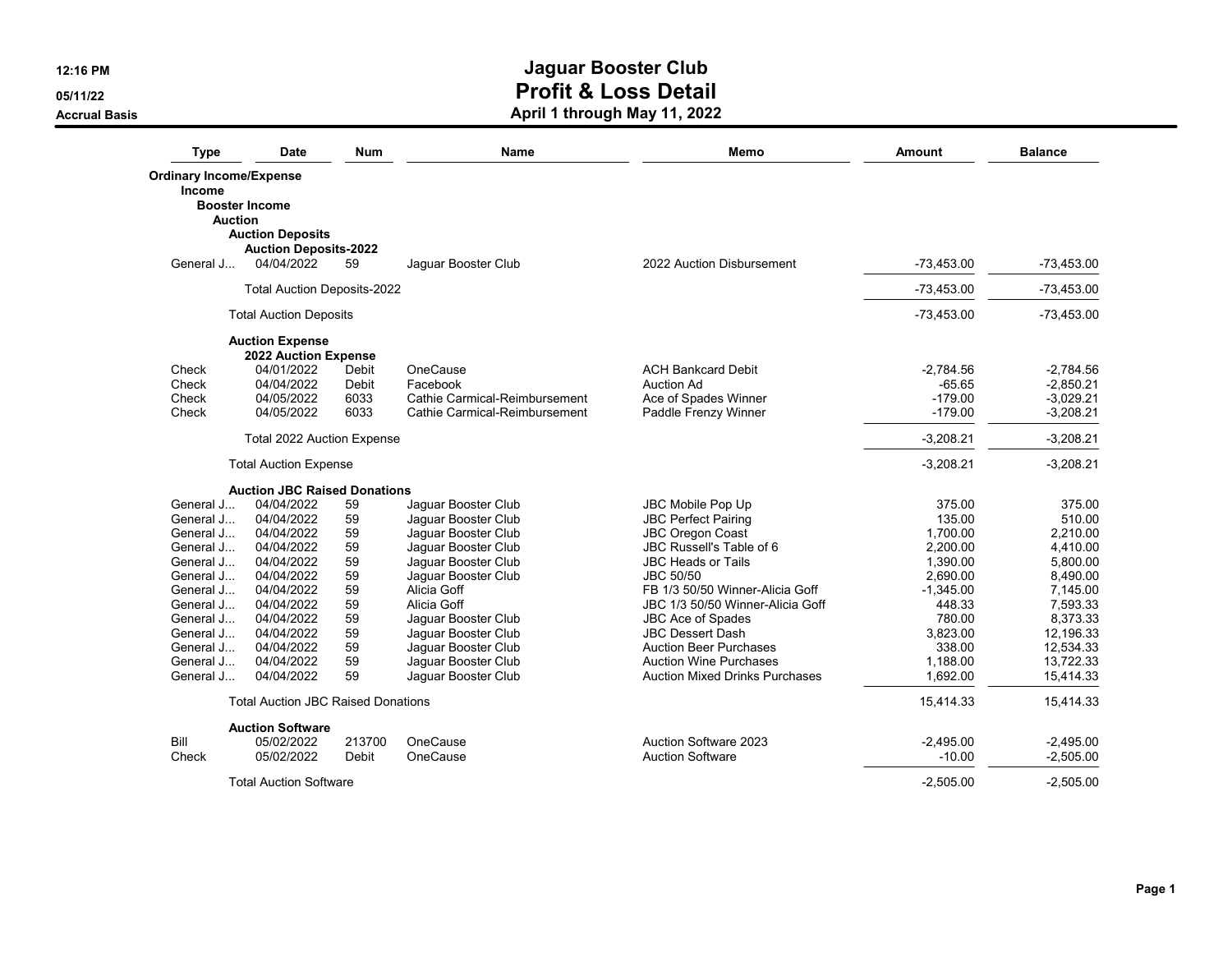**05/11/22Accrual Basis**

| <b>Type</b> | <b>Date</b>                                                | Num   | Name                       | Memo                             | Amount       | <b>Balance</b> |
|-------------|------------------------------------------------------------|-------|----------------------------|----------------------------------|--------------|----------------|
|             | <b>Auction Tick Sales 2022</b>                             |       |                            |                                  |              |                |
| Deposit     | 04/08/2022                                                 |       | Megan Madsen               | 22 Auct Table of 8 Madsen        | 850.00       | 850.00         |
|             | <b>Total Auction Tick Sales 2022</b>                       |       |                            |                                  | 850.00       | 850.00         |
|             | <b>Total Auction</b>                                       |       |                            |                                  | $-62,901.88$ | $-62,901.88$   |
|             | <b>Concessions</b>                                         |       |                            |                                  |              |                |
| Check       | 04/18/2022                                                 | Debit | Costco                     | Concessions                      | $-133.76$    | $-133.76$      |
| Deposit     | 04/20/2022                                                 |       | Track & Field              | TNF 3.20.22 Concessions          | 36.00        | $-97.76$       |
| Deposit     | 04/20/2022                                                 |       | Track & Field              | TNF 3.20.22 Concessions          | 24.00        | $-73.76$       |
| Check       | 04/21/2022                                                 | Debit | <b>Smart Foodservice</b>   | Concessions                      | $-7.95$      | $-81.71$       |
| Deposit     | 04/22/2022                                                 |       | Track & Field              | TNF 4/20/22 Concessions          | 40.00        | $-41.71$       |
| Deposit     | 04/26/2022                                                 |       | Track & Field              | TNF Concessions 40%              | 48.90        | 7.19           |
| Deposit     | 05/06/2022                                                 |       | Track & Field              | TNF Concessions 5/6/22           | 6.40         | 13.59          |
| Deposit     | 05/09/2022                                                 |       | Track & Field              | TNF 5.6.22 Concessions           | 23.80        | 37.39          |
| Deposit     | 05/09/2022                                                 |       | <b>Boys Basketball</b>     | BBB 5/7-5/8 Concessions          | 65.80        | 103.19         |
| Deposit     | 05/09/2022                                                 |       | Boy's Basketball           | <b>BBB 5/8 Concessions</b>       | 6.80         | 109.99         |
| Deposit     | 05/10/2022                                                 |       | Track & Field              | TNF 5/6/22 concessions           | 10.60        | 120.59         |
| Deposit     | 05/10/2022                                                 |       | <b>Boys Basketball</b>     | BBB Tourn. Conc. 5/7-5/8 40% Res | 556.23       | 676.82         |
|             | <b>Total Concessions</b>                                   |       |                            |                                  | 676.82       | 676.82         |
|             | <b>General Funds 15%</b>                                   |       |                            |                                  |              |                |
|             | <b>General MIsc Funds 15%</b>                              |       |                            |                                  |              |                |
| Bill        | 04/12/2022                                                 | AR14  | Northshore School District | 22 Sr. Flyer Printing            | $-5.90$      | $-5.90$        |
| Deposit     | 05/10/2022                                                 |       | Jaguar Booster Club        | FB Sweatshirt to Hal, Janitor    | $-35.00$     | $-40.90$       |
|             |                                                            |       |                            |                                  |              |                |
|             | <b>Total General MIsc Funds 15%</b>                        |       |                            |                                  | $-40.90$     | $-40.90$       |
|             | <b>Parent Group Support</b><br><b>Basketball-Boy's 15%</b> |       |                            |                                  |              |                |
| Deposit     | 04/26/2022                                                 | 4075  | Boy's Basketball           | BBB Sponsorship Knowles 15% to   | 30.00        | 30.00          |
|             | Total Basketball-Boy's 15%                                 |       |                            |                                  | 30.00        | 30.00          |
|             | Track & Field 15%                                          |       |                            |                                  |              |                |
| Deposit     | 05/10/2022                                                 | 1027  | Track & Field              | TNF Apparel Profits 15% to JBC   | 44.55        | 44.55          |
|             | Total Track & Field 15%                                    |       |                            |                                  | 44.55        | 44.55          |
|             | <b>Total Parent Group Support</b>                          |       |                            |                                  | 74.55        | 74.55          |
|             | <b>Total General Funds 15%</b>                             |       |                            |                                  | 33.65        | 33.65          |
|             | <b>JBC RAised Funds</b>                                    |       |                            |                                  |              |                |
| Deposit     | <b>Apparel</b><br>05/10/2022                               |       | Football                   | FB Sweatshirt to Hal, Janitor    | 35.00        | 35.00          |
|             | <b>Total Apparel</b>                                       |       |                            |                                  | 35.00        | 35.00          |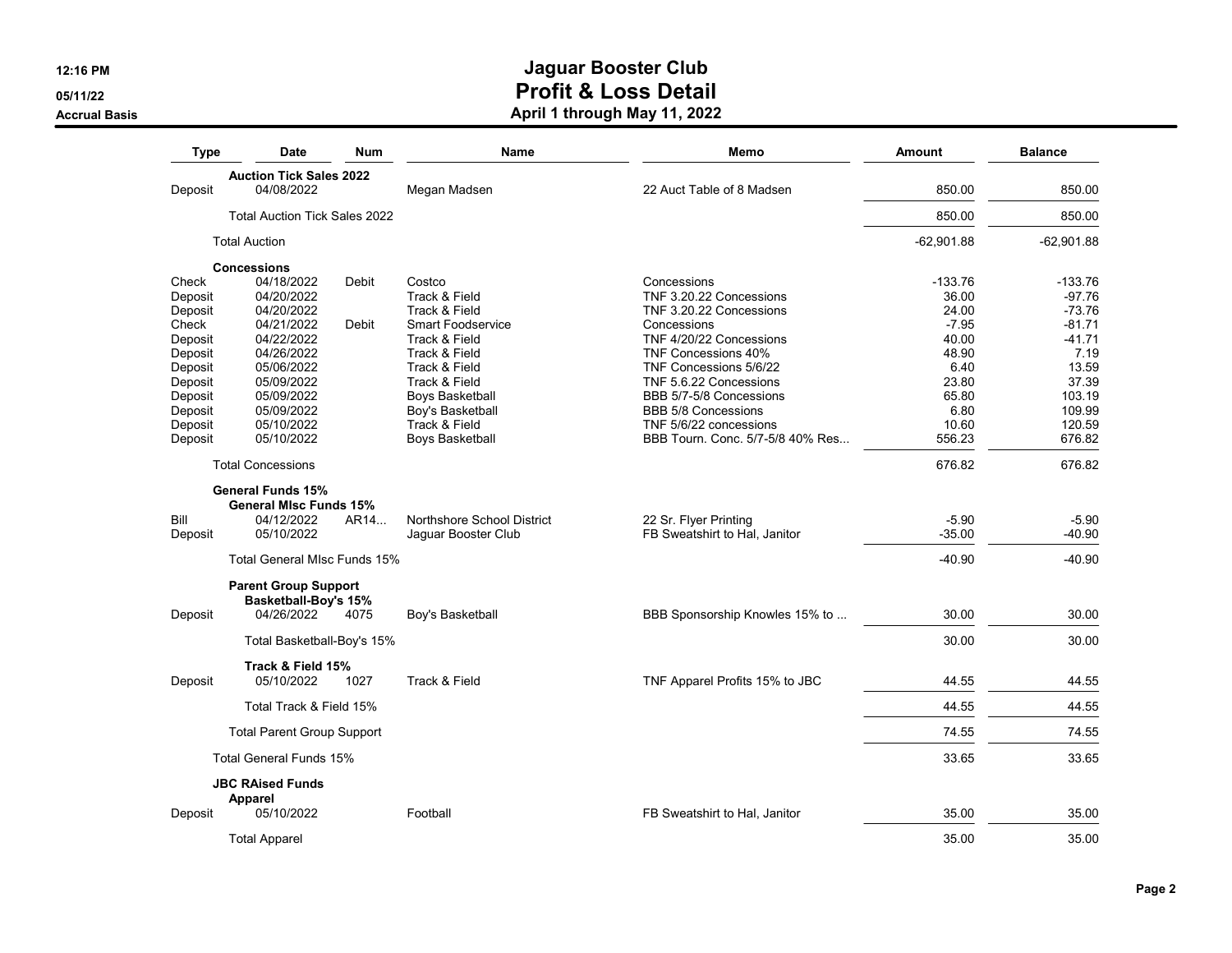**05/11/22**

**Accrual Basis**

| <b>Type</b>          | <b>Date</b>                                                               | <b>Num</b>    | Name                                          | Memo                                                          | <b>Amount</b>       | <b>Balance</b>         |
|----------------------|---------------------------------------------------------------------------|---------------|-----------------------------------------------|---------------------------------------------------------------|---------------------|------------------------|
|                      | <b>JBC Fund-A-Need</b>                                                    |               |                                               |                                                               |                     |                        |
| General J<br>Deposit | <b>Paddle Raise Auction</b><br>04/04/2022<br>04/26/2022                   | 59<br>10014   | Jaquar Booster Club<br>Stephanie Rogstad      | 22 Auction Fund-A-Need<br><b>JBC Fund-A-Need Donation</b>     | 10.395.00<br>100.00 | 10.395.00<br>10,495.00 |
|                      | <b>Total Paddle Raise Auction</b>                                         |               |                                               |                                                               | 10,495.00           | 10,495.00              |
|                      | <b>Support to Club</b><br>04/21/2022                                      |               |                                               |                                                               | $-86.31$            |                        |
| Check                |                                                                           | Debit         | Costco                                        | Fund A Need Training Room                                     |                     | $-86.31$               |
|                      | <b>Total Support to Club</b>                                              |               |                                               |                                                               | $-86.31$            | $-86.31$               |
|                      | <b>Total JBC Fund-A-Need</b>                                              |               |                                               |                                                               | 10,408.69           | 10,408.69              |
|                      | <b>Total JBC RAised Funds</b>                                             |               |                                               |                                                               | 10,443.69           | 10,443.69              |
|                      | <b>Total Booster Income</b>                                               |               |                                               |                                                               | $-51,747.72$        | $-51,747.72$           |
| Deposit              | <b>Baseball Donations</b><br><b>Baseball-Corp Donations</b><br>04/19/2022 |               | <b>Benevity Fund</b>                          | BSBL Corp Don Match Johnson                                   | 600.50              | 600.50                 |
|                      | <b>Total Baseball-Corp Donations</b>                                      |               |                                               |                                                               | 600.50              | 600.50                 |
|                      | <b>Total Baseball Donations</b>                                           |               |                                               |                                                               | 600.50              | 600.50                 |
|                      | <b>BSBL Ongoing Fundraiser</b>                                            |               |                                               |                                                               |                     |                        |
| Deposit<br>Deposit   | <b>Baseball Banner Sponsors</b><br>04/27/2022<br>05/03/2022               | 11635<br>2193 | CNC Machine Services, Inc.<br>Zachary Hubbell | <b>BSBL Banner Sponsor</b><br>BSBL Banner Sponsor Hubbell Ins | 1.000.00<br>500.00  | 1,000.00<br>1,500.00   |
|                      | <b>Total Baseball Banner Sponsors</b>                                     |               |                                               |                                                               | 1,500.00            | 1,500.00               |
|                      | <b>Total BSBL Ongoing Fundraiser</b>                                      |               |                                               |                                                               | 1,500.00            | 1,500.00               |
| General J            | <b>BSBL Income - Other</b><br>04/04/2022                                  | 59            | Jaguar Booster Club                           | 2022 Auction Disbursement                                     | 5.012.00            | 5,012.00               |
|                      | Total BSBL Income - Other                                                 |               |                                               |                                                               | 5,012.00            | 5.012.00               |
|                      | <b>Total BSBL Income</b>                                                  |               |                                               |                                                               | 7,112.50            | 7,112.50               |
|                      | <b>Total Baseball</b>                                                     |               |                                               |                                                               | 7.112.50            | 7.112.50               |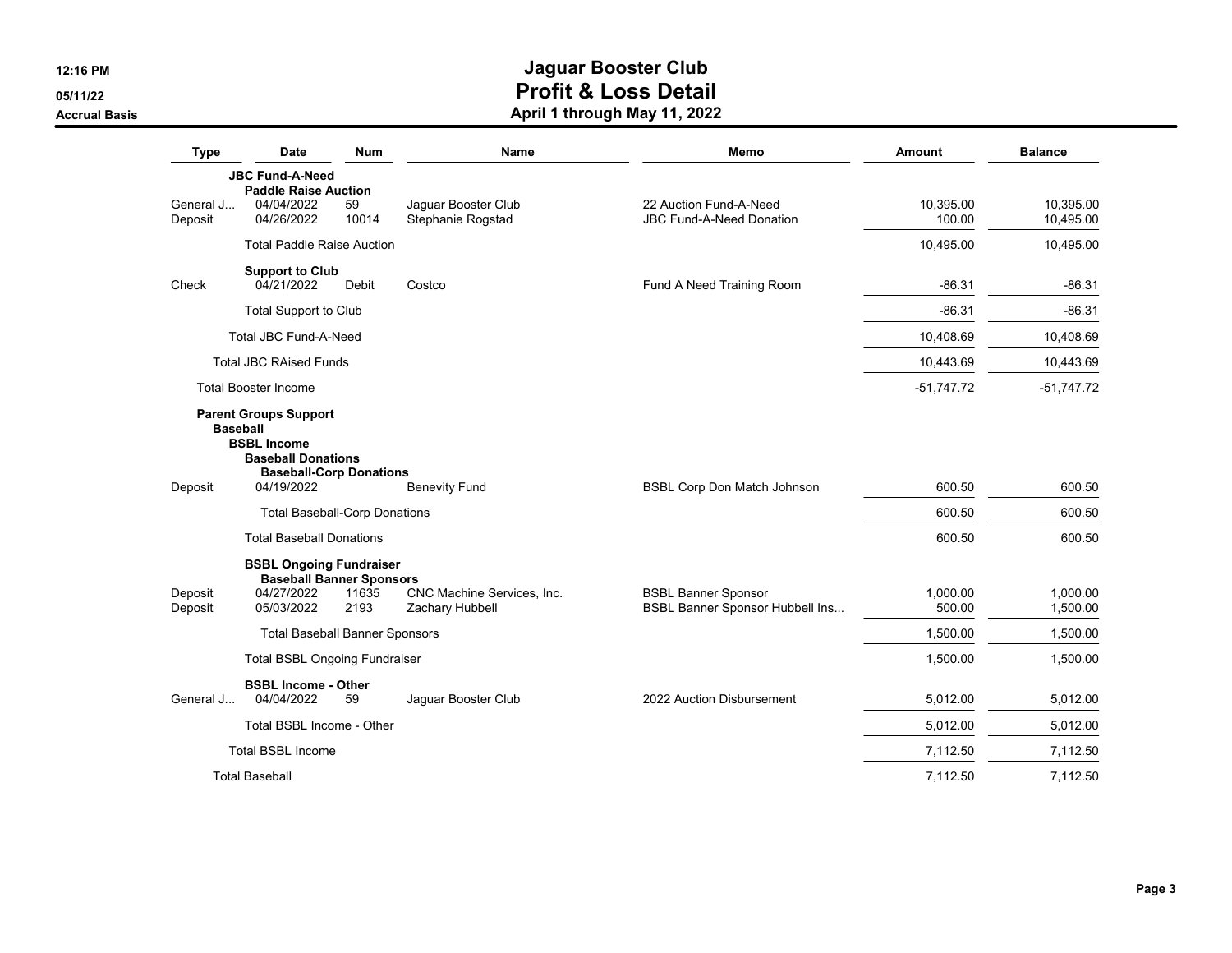**05/11/22**

**Accrual Basis**

| <b>Type</b> | <b>Date</b>                            | <b>Num</b> | <b>Name</b>                | Memo                                                        | Amount    | <b>Balance</b> |
|-------------|----------------------------------------|------------|----------------------------|-------------------------------------------------------------|-----------|----------------|
|             | Basketball-Boy's                       |            |                            |                                                             |           |                |
|             | <b>BBB</b> Expense                     |            |                            |                                                             |           |                |
|             | <b>Camps &amp; Tournaments</b>         |            |                            |                                                             |           |                |
| Bill        | 04/27/2022                             | 04272      | Wayde Knowles-Reimburse    | BBB Gonzaga Summer Camp Dep                                 | $-300.00$ | $-300.00$      |
|             | <b>Total Camps &amp; Tournaments</b>   |            |                            |                                                             | $-300.00$ | $-300.00$      |
|             | <b>Total BBB Expense</b>               |            |                            |                                                             | $-300.00$ | $-300.00$      |
|             | <b>BBB</b> Income                      |            |                            |                                                             |           |                |
|             | <b>Auction BBB</b>                     |            |                            |                                                             |           |                |
| General J   | 04/04/2022                             | 59         | Jaquar Booster Club        | 2022 Auction Disbursement                                   | 1,820.00  | 1,820.00       |
|             | <b>Total Auction BBB</b>               |            |                            |                                                             | 1,820.00  | 1,820.00       |
|             | <b>Basketball-Boy's Tournament Fun</b> |            |                            |                                                             |           |                |
| Bill        | <b>Ticket Sales</b><br>04/08/2022      | AR22       | Northshore School District |                                                             | $-847.75$ | $-847.75$      |
| Deposit     | 05/09/2022                             |            | Boy's Basketball           | BBB 3.5-3.6 Tournament Gym Fees<br>BBB 5/7-5/8 Ticket Sales | 285.00    | $-562.75$      |
| Deposit     | 05/10/2022                             |            | Boy's Basketball           | BBB Tourn Entry Fees 5/7-5/8                                | 6,157.00  | 5,594.25       |
|             | <b>Total Ticket Sales</b>              |            |                            |                                                             | 5,594.25  | 5,594.25       |
|             | <b>Tournament Concessions</b>          |            |                            |                                                             |           |                |
| Deposit     | 05/09/2022                             |            | Boys Basketball            | BBB 5/7-5/8 Concessions                                     | 98.70     | 98.70          |
| Deposit     | 05/09/2022                             |            | Boy's Basketball           | <b>BBB 5/8 Concessions</b>                                  | 10.20     | 108.90         |
| Deposit     | 05/10/2022                             |            | Boy's Basketball           | BBB Tourn, Conc. 5/7-5/8                                    | 1,390.57  | 1,499.47       |
| Deposit     | 05/10/2022                             |            | Boy's Basketball           | BBB Tourn, Conc. 5/7-5/8 40% Res                            | $-556.23$ | 943.24         |
|             | <b>Total Tournament Concessions</b>    |            |                            |                                                             | 943.24    | 943.24         |
|             | Total Basketball-Boy's Tournament Fun  |            |                            |                                                             | 6,537.49  | 6,537.49       |
|             | <b>BBB Corp Donation/Match</b>         |            |                            |                                                             |           |                |
| Deposit     | 04/07/2022                             |            | Joseph Djorgee             | BBB Corp Match Djorgee, Khi                                 | 40.00     | 40.00          |
| Deposit     | 04/19/2022                             |            | <b>Benevity Fund</b>       | <b>BBB Corp Donation Diorgee</b>                            | 40.00     | 80.00          |
|             | <b>Total BBB Corp Donation/Match</b>   |            |                            |                                                             | 80.00     | 80.00          |
|             | <b>BBB Socks 2022</b>                  |            |                            |                                                             |           |                |
| General J   | 04/04/2022                             | 59         | Jaguar Booster Club        | 2022 8 pairs of socks Auction Disb                          | 128.00    | 128.00         |
| Deposit     | 04/25/2022                             |            | Boy's Basketball           | BBB Socks 4.22.22 NBLL Day                                  | 34.00     | 162.00         |
|             | Total BBB Socks 2022                   |            |                            |                                                             | 162.00    | 162.00         |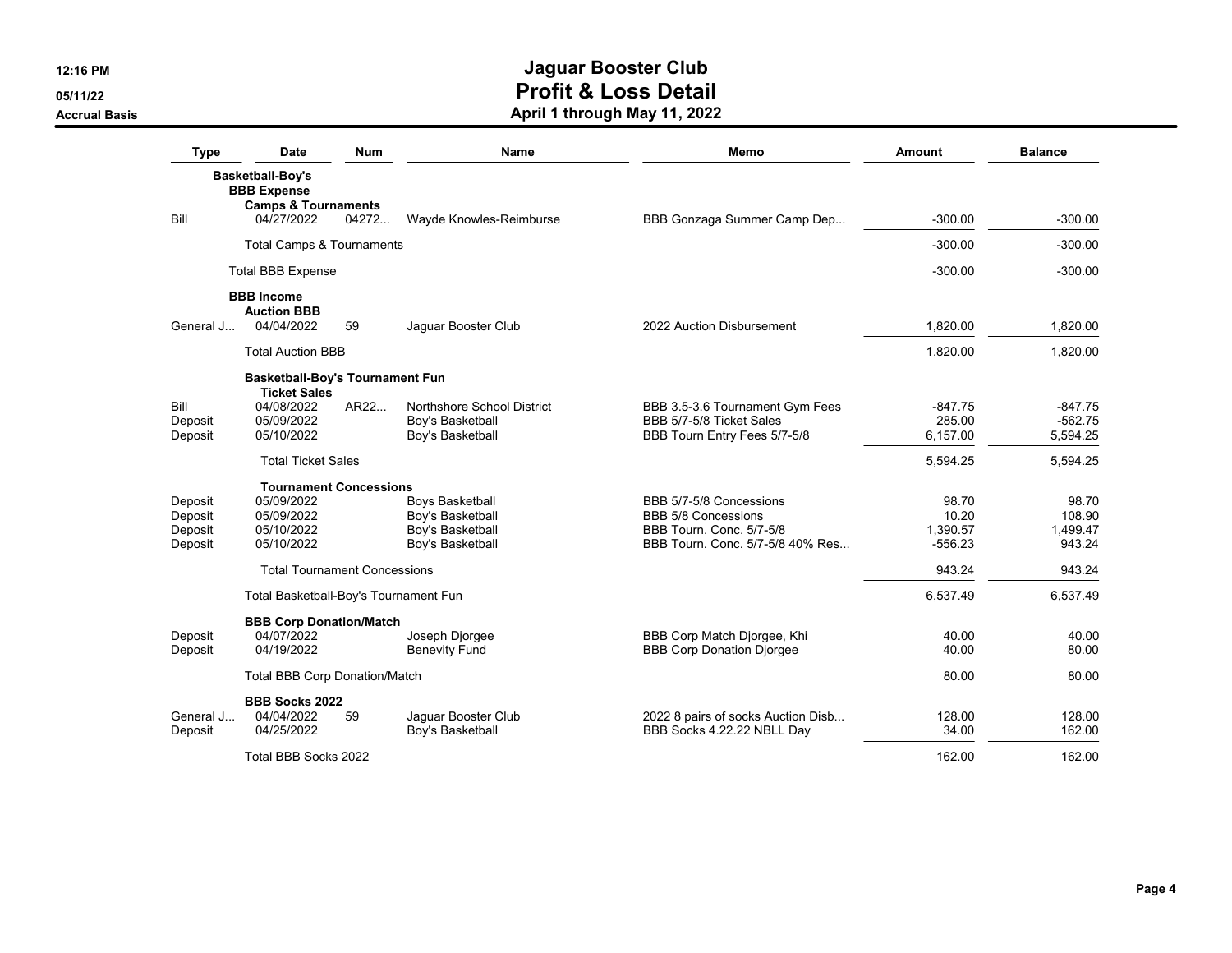**05/11/22**

#### **Accrual Basis**

| <b>Type</b>                                                                                                                                 | <b>Date</b>                                                                                                                                                                        | <b>Num</b>                                                                                           | Name                                                                                                                                                                                                                                | Memo                                                                                                                                                                                                                                                                                                                                                                             | Amount                                                                                                                         | <b>Balance</b>                                                                                                                                   |
|---------------------------------------------------------------------------------------------------------------------------------------------|------------------------------------------------------------------------------------------------------------------------------------------------------------------------------------|------------------------------------------------------------------------------------------------------|-------------------------------------------------------------------------------------------------------------------------------------------------------------------------------------------------------------------------------------|----------------------------------------------------------------------------------------------------------------------------------------------------------------------------------------------------------------------------------------------------------------------------------------------------------------------------------------------------------------------------------|--------------------------------------------------------------------------------------------------------------------------------|--------------------------------------------------------------------------------------------------------------------------------------------------|
| Deposit<br>Deposit                                                                                                                          | <b>Sponsors</b><br>04/26/2022<br>04/26/2022                                                                                                                                        | 4075<br>4075                                                                                         | <b>WAYDE S KNOWLES</b><br>Boy's Basketball                                                                                                                                                                                          | <b>BBB Sponsorship Knowles</b><br>BBB Sponsorship Knowles 15% to                                                                                                                                                                                                                                                                                                                 | 200.00<br>$-30.00$                                                                                                             | 200.00<br>170.00                                                                                                                                 |
|                                                                                                                                             | <b>Total Sponsors</b>                                                                                                                                                              |                                                                                                      |                                                                                                                                                                                                                                     |                                                                                                                                                                                                                                                                                                                                                                                  | 170.00                                                                                                                         | 170.00                                                                                                                                           |
|                                                                                                                                             | <b>Total BBB Income</b>                                                                                                                                                            |                                                                                                      |                                                                                                                                                                                                                                     |                                                                                                                                                                                                                                                                                                                                                                                  | 8,769.49                                                                                                                       | 8,769.49                                                                                                                                         |
|                                                                                                                                             | Total Basketball-Boy's                                                                                                                                                             |                                                                                                      |                                                                                                                                                                                                                                     |                                                                                                                                                                                                                                                                                                                                                                                  | 8,469.49                                                                                                                       | 8,469.49                                                                                                                                         |
| <b>Cheer</b>                                                                                                                                |                                                                                                                                                                                    |                                                                                                      |                                                                                                                                                                                                                                     |                                                                                                                                                                                                                                                                                                                                                                                  |                                                                                                                                |                                                                                                                                                  |
|                                                                                                                                             | <b>Cheer Expense</b><br><b>Cheer Camp</b>                                                                                                                                          |                                                                                                      |                                                                                                                                                                                                                                     |                                                                                                                                                                                                                                                                                                                                                                                  |                                                                                                                                |                                                                                                                                                  |
| Bill                                                                                                                                        | 04/26/2022                                                                                                                                                                         | <b>REG-</b>                                                                                          | Universal Cheerleaders Association                                                                                                                                                                                                  | Cheer Camp 20 Cheerleaders + 2                                                                                                                                                                                                                                                                                                                                                   | $-9,064.00$                                                                                                                    | $-9,064.00$                                                                                                                                      |
|                                                                                                                                             | <b>Total Cheer Camp</b>                                                                                                                                                            |                                                                                                      |                                                                                                                                                                                                                                     |                                                                                                                                                                                                                                                                                                                                                                                  | $-9.064.00$                                                                                                                    | $-9,064.00$                                                                                                                                      |
|                                                                                                                                             | <b>Total Cheer Expense</b>                                                                                                                                                         |                                                                                                      |                                                                                                                                                                                                                                     |                                                                                                                                                                                                                                                                                                                                                                                  | $-9,064.00$                                                                                                                    | $-9,064.00$                                                                                                                                      |
|                                                                                                                                             | <b>Cheer Income</b>                                                                                                                                                                |                                                                                                      |                                                                                                                                                                                                                                     |                                                                                                                                                                                                                                                                                                                                                                                  |                                                                                                                                |                                                                                                                                                  |
| General J                                                                                                                                   | <b>Cheer Fundraiser</b><br>04/04/2022                                                                                                                                              | 59                                                                                                   | Jaquar Booster Club                                                                                                                                                                                                                 | 2022 Auction Disbursement                                                                                                                                                                                                                                                                                                                                                        | 7.735.00                                                                                                                       | 7,735.00                                                                                                                                         |
|                                                                                                                                             | <b>Total Cheer Fundraiser</b>                                                                                                                                                      |                                                                                                      |                                                                                                                                                                                                                                     |                                                                                                                                                                                                                                                                                                                                                                                  | 7,735.00                                                                                                                       | 7,735.00                                                                                                                                         |
|                                                                                                                                             | <b>Total Cheer Income</b>                                                                                                                                                          |                                                                                                      |                                                                                                                                                                                                                                     |                                                                                                                                                                                                                                                                                                                                                                                  | 7,735.00                                                                                                                       | 7,735.00                                                                                                                                         |
|                                                                                                                                             | <b>Total Cheer</b>                                                                                                                                                                 |                                                                                                      |                                                                                                                                                                                                                                     |                                                                                                                                                                                                                                                                                                                                                                                  | $-1,329.00$                                                                                                                    | $-1,329.00$                                                                                                                                      |
| Crew                                                                                                                                        |                                                                                                                                                                                    |                                                                                                      |                                                                                                                                                                                                                                     |                                                                                                                                                                                                                                                                                                                                                                                  |                                                                                                                                |                                                                                                                                                  |
| General J                                                                                                                                   | 04/04/2022                                                                                                                                                                         | 59                                                                                                   | Jaguar Booster Club                                                                                                                                                                                                                 | 2022 Auction Disbursement                                                                                                                                                                                                                                                                                                                                                        | 695.00                                                                                                                         | 695.00                                                                                                                                           |
|                                                                                                                                             | <b>Total Crew</b>                                                                                                                                                                  |                                                                                                      |                                                                                                                                                                                                                                     |                                                                                                                                                                                                                                                                                                                                                                                  | 695.00                                                                                                                         | 695.00                                                                                                                                           |
|                                                                                                                                             | <b>Football</b><br><b>Football Expenses</b><br>2022 FB CWU Camp                                                                                                                    |                                                                                                      |                                                                                                                                                                                                                                     |                                                                                                                                                                                                                                                                                                                                                                                  |                                                                                                                                |                                                                                                                                                  |
| Deposit<br>Deposit<br>Deposit<br>Deposit<br>Deposit<br>Deposit<br>Deposit<br>Deposit<br>Deposit<br>Deposit<br>Deposit<br>Deposit<br>Deposit | 04/19/2022<br>04/19/2022<br>04/20/2022<br>04/22/2022<br>04/27/2022<br>04/27/2022<br>05/06/2022<br>05/06/2022<br>05/06/2022<br>05/06/2022<br>05/06/2022<br>05/06/2022<br>05/09/2022 | 2132<br>2133<br>2141<br>2151<br>2166<br>2166<br>2200<br>2201<br>2202<br>3393<br>6315<br>2918<br>2210 | <b>Krista Ehlers</b><br>Diana Van<br>Bob & Julie Archer<br>Kennedy McGill<br>Justin Goff<br>Justin Goff<br>Kristen Wiley<br>Vanessa Payne<br>Courtney Carr<br>Megan Madsen<br>Emma Misner<br>Aubrey Justesen Richins<br>Amber McFee | FB CWU Camp Ehlers, Damien<br>FB CWU Camp Nguyen, Jayded<br>FB CWU Camp Jack Archer<br>FB CWU Camp McGill, Jackson<br>FB CWU Camp Goff, Andrew<br>FB CWU Camp Goff, Brady<br>FB CWU Camp Wiley, Ethan<br>FB CWU Camp Payne, Elijah<br>FB CWU Camp Carr, Xander<br>FB CWU Camp Madsen, Brody<br>FB CWU Camp Misner, Max<br>FB CWU Camp Richins, Noah<br>FB CWU Camp McAfee, Tyler | 225.00<br>225.00<br>225.00<br>250.00<br>250.00<br>250.00<br>250.00<br>250.00<br>250.00<br>250.00<br>250.00<br>250.00<br>250.00 | 225.00<br>450.00<br>675.00<br>925.00<br>1,175.00<br>1,425.00<br>1,675.00<br>1,925.00<br>2,175.00<br>2,425.00<br>2,675.00<br>2,925.00<br>3,175.00 |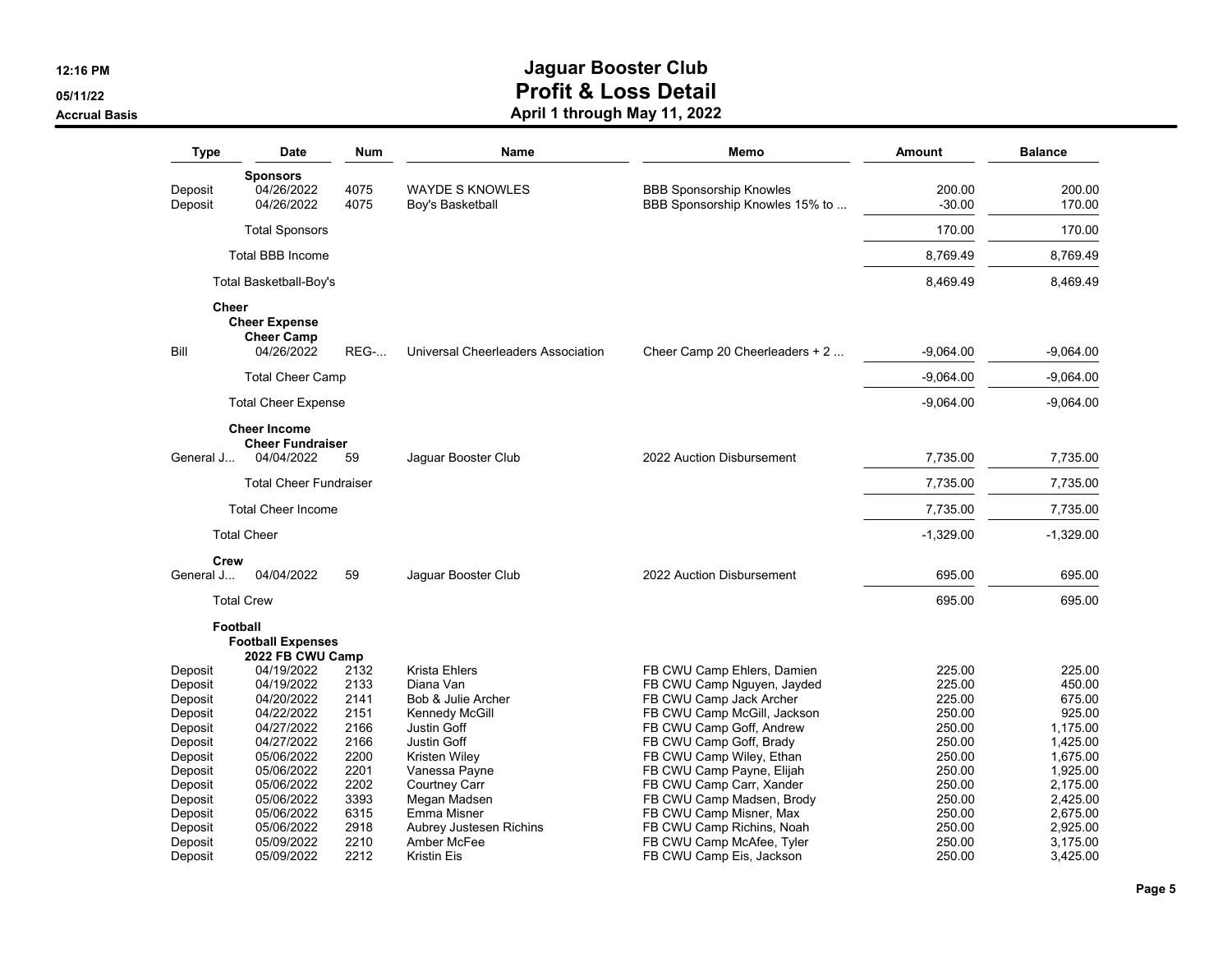**05/11/22**

#### **Accrual Basis**

| <b>Type</b>                   | <b>Date</b>                                                          | <b>Num</b>           | <b>Name</b>                                                          | Memo                                                                                           | Amount                     | <b>Balance</b>                   |
|-------------------------------|----------------------------------------------------------------------|----------------------|----------------------------------------------------------------------|------------------------------------------------------------------------------------------------|----------------------------|----------------------------------|
| Deposit<br>Deposit<br>Deposit | 05/09/2022<br>05/09/2022<br>05/11/2022                               | 2214<br>2215<br>2219 | <b>Steve Schwarz</b><br>DiAnna Webber<br>Thomas Olsen                | FB CWU Camp Schwarz, Brody<br>FB CWU Camp Webber, Nicholas<br>FB CWU Camp Olsen, Trent         | 250.00<br>250.00<br>250.00 | 3,675.00<br>3,925.00<br>4,175.00 |
|                               | Total 2022 FB CWU Camp                                               |                      |                                                                      |                                                                                                | 4,175.00                   | 4,175.00                         |
| Bill<br>Bill                  | <b>Equipment</b><br>04/04/2022<br>05/03/2022                         | 91664<br>05032       | <b>BSN Sports, LLC</b><br>Mac Clark                                  | <b>FB Helmet Decals</b><br>FB Drawers, Labels, laminating po                                   | $-511.30$<br>$-185.69$     | $-511.30$<br>$-696.99$           |
|                               | <b>Total Equipment</b>                                               |                      |                                                                      |                                                                                                | $-696.99$                  | $-696.99$                        |
| Deposit<br>Deposit<br>Deposit | <b>Football Travel Fee</b><br>04/27/2022<br>04/27/2022<br>05/01/2022 | 2166<br>2166<br>2177 | Justin Goff<br>Justin Goff<br>Bob & Julie Archer                     | FB AK Travel Fee Goff, Andrew<br>FB AK Travel Fee Goff, Brady<br>FB AK Travel Fee Archer, Jack | 300.00<br>300.00<br>300.00 | 300.00<br>600.00<br>900.00       |
|                               | <b>Total Football Travel Fee</b>                                     |                      |                                                                      |                                                                                                | 900.00                     | 900.00                           |
| Bill                          | <b>Gervais Training</b><br>04/28/2022                                | 00004                | Steve Gervais Academy                                                | FB 4.3.22 Training                                                                             | $-550.00$                  | $-550.00$                        |
|                               | <b>Total Gervais Training</b>                                        |                      |                                                                      |                                                                                                | $-550.00$                  | $-550.00$                        |
| Bill                          | <b>Pictures/Streaming</b><br>05/03/2022                              | 05032                | Mac Clark                                                            | FB Drone Battery                                                                               | $-130.58$                  | $-130.58$                        |
|                               | <b>Total Pictures/Streaming</b>                                      |                      |                                                                      |                                                                                                | $-130.58$                  | $-130.58$                        |
| Bill                          | <b>Travel Expense</b><br>04/27/2022                                  | 042722               | Birchwood                                                            | FB AK Lodging                                                                                  | $-3,449.23$                | $-3,449.23$                      |
|                               | <b>Total Travel Expense</b>                                          |                      |                                                                      |                                                                                                | $-3,449.23$                | $-3,449.23$                      |
| Bill<br>Bill                  | Year End Party (Trophies, gifts<br>04/20/2022<br>04/29/2022          | 218093<br>218299     | Northwest Trophies & Awards Inc.<br>Northwest Trophies & Awards Inc. | FB 12X15 Plaque<br>FB 12X15 Plaque                                                             | $-361.24$<br>$-51.03$      | $-361.24$<br>$-412.27$           |
|                               | Total Year End Party (Trophies, gifts                                |                      |                                                                      |                                                                                                | $-412.27$                  | $-412.27$                        |
|                               | <b>Total Football Expenses</b>                                       |                      |                                                                      |                                                                                                | $-164.07$                  | $-164.07$                        |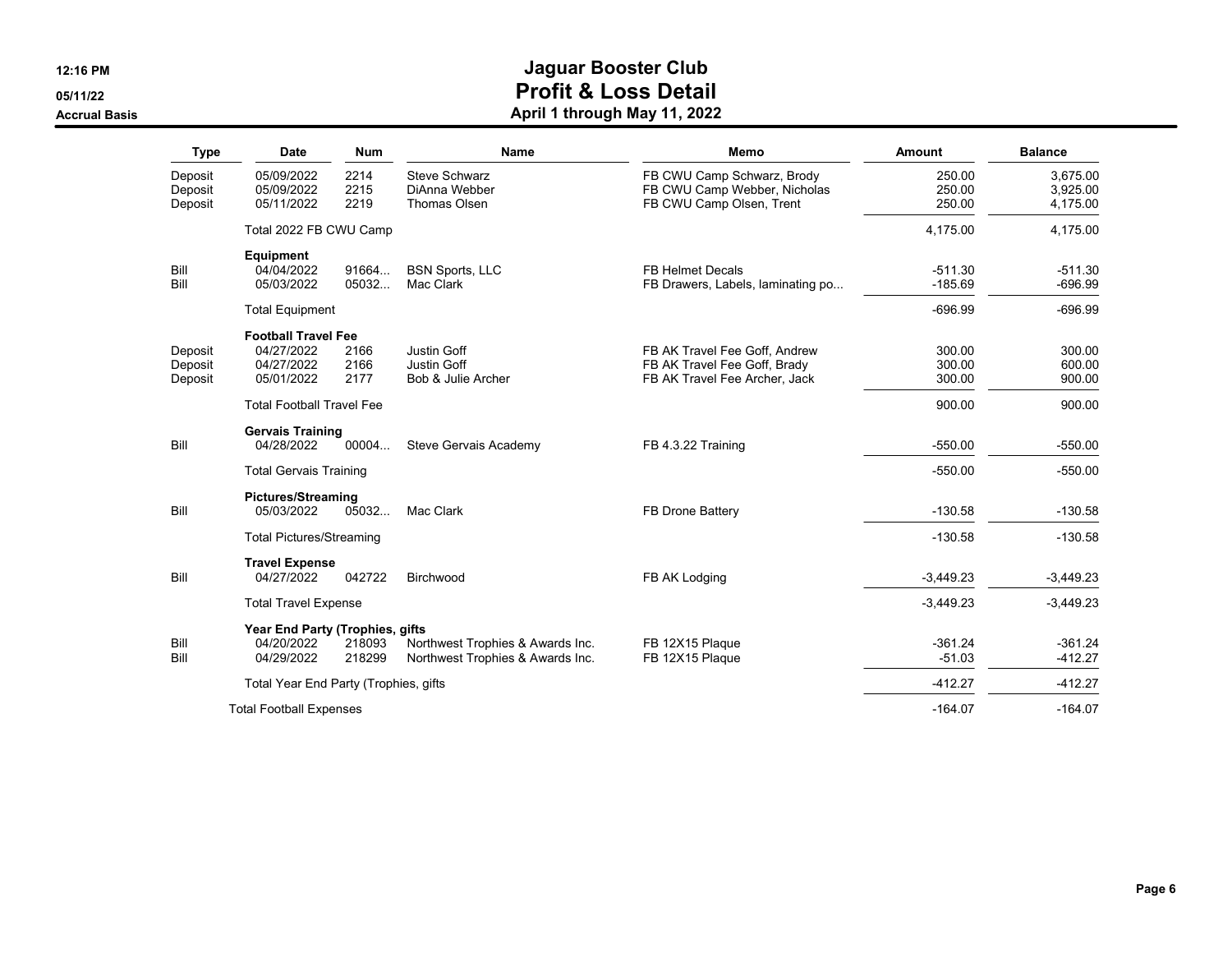**05/11/22**

**Accrual Basis**

| Type      | <b>Date</b>                                      | Num   | Name                    | Memo                            | <b>Amount</b> | <b>Balance</b> |
|-----------|--------------------------------------------------|-------|-------------------------|---------------------------------|---------------|----------------|
|           | <b>Football Income</b>                           |       |                         |                                 |               |                |
|           | Apparel                                          |       |                         |                                 |               |                |
|           | 2021 FB Apparel                                  |       |                         |                                 |               |                |
| Deposit   | 04/20/2022                                       |       | Alicia Goff             | FB Hooldie Goff                 | 35.00         | 35.00          |
| Deposit   | 04/20/2022                                       |       | Football                | FB Beanie                       | 20.00         | 55.00          |
| Deposit   | 04/22/2022                                       |       | Football                | FB Apparel 4.20.22 Track sales  | 35.00         | 90.00          |
| Deposit   | 04/25/2022                                       |       | Football                | FB Apparel 4.22.22 NBLL Day     | 200.00        | 290.00         |
| Deposit   | 05/10/2022                                       |       | Football                | FB Apparel Little League Sales  | 40.00         | 330.00         |
|           | Total 2021 FB Apparel                            |       |                         |                                 | 330.00        | 330.00         |
|           | <b>Total Apparel</b>                             |       |                         |                                 | 330.00        | 330.00         |
|           | <b>FB Auction</b>                                |       |                         |                                 |               |                |
| General J | 04/04/2022                                       | 59    | Jaguar Booster Club     | 2022 Auction Disbursement       | 13,395.00     | 13,395.00      |
| General J | 04/04/2022                                       | 59    | Alicia Goff             | FB 1/3 50/50 Winner-Alicia Goff | 448.33        | 13,843.33      |
|           | <b>Total FB Auction</b>                          |       |                         |                                 | 13,843.33     | 13,843.33      |
|           | <b>FB Sponsors</b>                               |       |                         |                                 |               |                |
|           | <b>FB Corporate Donation/Match</b>               |       |                         |                                 |               |                |
| Deposit   | 04/07/2022                                       |       | Aubrey Justesen Richins | FB Corp Match Richins           | 198.18        | 198.18         |
| Deposit   | 04/19/2022                                       |       | <b>Benevity Fund</b>    | FB Vol Corp Don. Morrison, Tony | 62.50         | 260.68         |
| Deposit   | 04/19/2022                                       |       | <b>Benevity Fund</b>    | FB Corp Don Match Johnson       | 600.50        | 861.18         |
| Bill      | 04/25/2022                                       | 04252 | Shea Deneen             | <b>FB Gates Foundation</b>      | $-3,000.00$   | $-2,138.82$    |
|           | <b>Total FB Corporate Donation/Match</b>         |       |                         |                                 | $-2,138.82$   | $-2,138.82$    |
|           | <b>Total FB Sponsors</b>                         |       |                         |                                 | $-2,138.82$   | $-2,138.82$    |
|           | <b>Football Support</b><br>2022 Football Support |       |                         |                                 |               |                |
| Deposit   | 04/19/2022                                       | 2132  | Krista Ehlers           | FB 22 Support Ehlers, Damien    | 300.00        | 300.00         |
| Deposit   | 04/19/2022                                       | 2133  | Diana Van               | FB CC Support Nguyen, JAyden    | 300.00        | 600.00         |
| Deposit   | 04/27/2022                                       | 2166  | Justin Goff             | FB Team Fee Goff, Andrew        | 300.00        | 900.00         |
| Deposit   | 04/27/2022                                       | 2166  | <b>Justin Goff</b>      | FB Team Fee Goff, Brady         | 300.00        | 1,200.00       |
| Deposit   | 05/01/2022                                       | 2176  | Bob & Julie Archer      | FB 22 Support Archer, Jack      | 300.00        | 1,500.00       |
| Deposit   | 05/01/2022                                       | 2178  | <b>Avital Erez</b>      | FB 22 Support Erez, Nadav       | 300.00        | 1,800.00       |
| Deposit   | 05/01/2022                                       | 2180  | Kevin Funston           | FB 22 Support Funston, Ben      | 300.00        | 2,100.00       |
| Deposit   | 05/04/2022                                       | 2196  | DiAnna Webber           | FB 22 Support Webber, Nicholas  | 300.00        | 2,400.00       |
| Deposit   | 05/06/2022                                       | 2201  | Vanessa Payne           | FB Support Payne, Elijah        | 300.00        | 2,700.00       |
| Deposit   | 05/06/2022                                       | 2202  | <b>Courtney Carr</b>    | FB Support Carr, Xander         | 300.00        | 3,000.00       |
| Deposit   | 05/06/2022                                       | 3393  | Megan Madsen            | FB Support Madsen, Brody        | 300.00        | 3,300.00       |
| Deposit   | 05/06/2022                                       | 6315  | Emma Misner             | FB Support Misner, Max          | 300.00        | 3,600.00       |
| Deposit   | 05/06/2022                                       | 2918  | Aubrey Justesen Richins | FB Support Richins, Noah        | 300.00        | 3,900.00       |
| Deposit   | 05/09/2022                                       | 2212  | Kristin Eis             | FB Support Eis, Jackson         | 300.00        | 4,200.00       |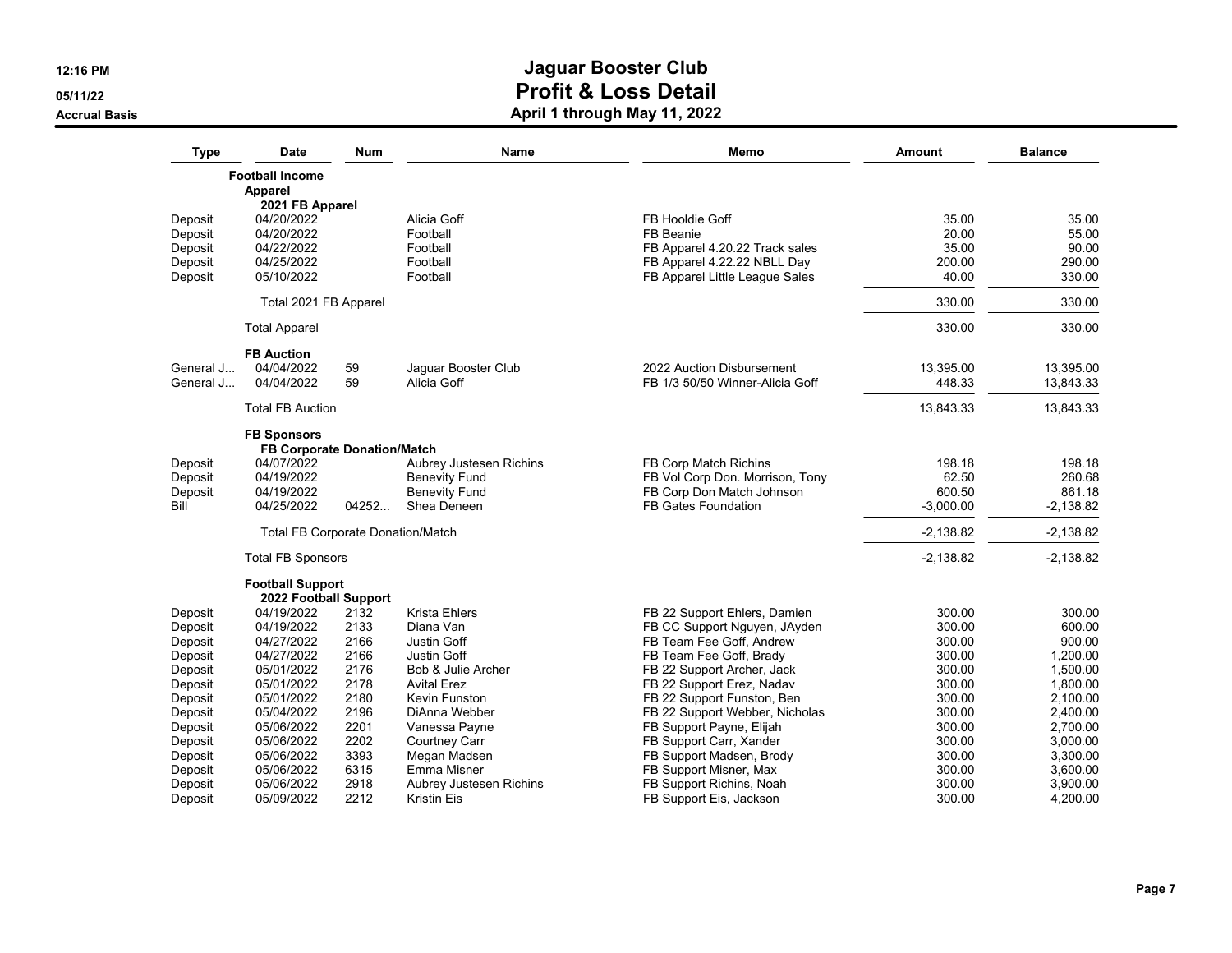**05/11/22**

#### **Accrual Basis**

| <b>Type</b>        | <b>Date</b>                                                                                                              | <b>Num</b>   | Name                                        | Memo                                                    | <b>Amount</b>         | <b>Balance</b>       |
|--------------------|--------------------------------------------------------------------------------------------------------------------------|--------------|---------------------------------------------|---------------------------------------------------------|-----------------------|----------------------|
| Deposit<br>Deposit | 05/09/2022<br>05/11/2022                                                                                                 | 2213<br>2218 | <b>Steve Schwarz</b><br><b>Thomas Olsen</b> | FB Support Schwarz, Brody<br>FB Support Owsen, Trent    | 300.00<br>300.00      | 4,500.00<br>4,800.00 |
|                    | Total 2022 Football Support                                                                                              |              |                                             |                                                         | 4,800.00              | 4,800.00             |
|                    | <b>Total Football Support</b>                                                                                            |              |                                             |                                                         | 4,800.00              | 4.800.00             |
|                    | <b>Total Football Income</b>                                                                                             |              |                                             |                                                         | 16,834.51             | 16,834.51            |
|                    | <b>Total Football</b>                                                                                                    |              |                                             |                                                         | 16.670.44             | 16.670.44            |
|                    | <b>Instrumental Music</b>                                                                                                |              |                                             |                                                         |                       |                      |
| General J<br>Check | 04/04/2022<br>04/06/2022                                                                                                 | 59<br>6037   | Jaguar Booster Club<br>Pamela Lan           | 2022 Auction Disbursement<br>IM Band & Orchestra Awards | 6,800.00<br>$-210.00$ | 6,800.00<br>6,590.00 |
|                    | <b>Total Instrumental Music</b>                                                                                          |              |                                             |                                                         | 6,590.00              | 6,590.00             |
| General J          | <b>Senior Class Activities</b><br>2022 Senior<br><b>2022 Senior Donations</b><br><b>22 Seniors Auction</b><br>04/04/2022 | 59           | Jaguar Booster Club                         | 2022 Auction Disbursement                               | 245.00                | 245.00               |
|                    |                                                                                                                          |              |                                             |                                                         |                       |                      |
|                    | <b>Total 22 Seniors Auction</b>                                                                                          |              |                                             |                                                         | 245.00                | 245.00               |
|                    | Total 2022 Senior Donations                                                                                              |              |                                             |                                                         | 245.00                | 245.00               |
|                    | <b>2022 Sr. Sales</b><br>2022 Grad Night                                                                                 |              |                                             |                                                         |                       |                      |
| Deposit            | 04/04/2022                                                                                                               | 2091         | Amy Lewis                                   | 22 Sr. GN Tick Bennett. Brandon                         | 150.00                | 150.00               |
| Deposit            | 04/06/2022                                                                                                               | 2093         | Nathan Drees                                | 22 Sr. GN Tick Nathan Drees                             | 150.00                | 300.00               |
| Bill               | 04/06/2022                                                                                                               | North        | <b>Grad Nights</b>                          | 22 Sr. GN 3rd Payment                                   | $-6,722.97$           | $-6,422.97$          |
| Deposit            | 04/07/2022                                                                                                               | 2105         | Pamela Lan                                  | 22 Sr. GN Tick Lan, Rachel                              | 150.00                | $-6,272.97$          |
| Deposit            | 04/10/2022                                                                                                               | 2110         | Romina Rivera                               | 22 Sr. GN Tick John Matthew Rivera                      | 150.00                | $-6,122.97$          |
| Deposit            | 04/14/2022                                                                                                               | 2117         | Lisa Chacon                                 | 22 Sr. GN Tick Vivienne Chacon                          | 150.00                | $-5,972.97$          |
| Deposit            | 04/18/2022                                                                                                               | 2124         | Jennifer Hough                              | 22 Sr. GN Tick Charlie Hough                            | 150.00                | $-5,822.97$          |
| Deposit            | 04/18/2022                                                                                                               | 2126         | Cynthia Alderete-Medjo                      | 22 Sr. GN Tick Grace Medjo                              | 150.00                | $-5,672.97$          |
| Deposit            | 04/18/2022                                                                                                               | 2127         | Lauri Shoemake                              | 22 Sr. GN Tick Hayden Cook                              | 150.00                | $-5,522.97$          |
| Deposit            | 04/18/2022                                                                                                               | 2128         | Nihal Verma                                 | 22 Sr. GN Tick Nlhal Verma                              | 150.00                | $-5,372.97$          |
| Deposit            | 04/19/2022                                                                                                               | 2130         | Saravuth Hor                                | 22 Sr. GN Tick Brenda How                               | 150.00                | $-5,222.97$          |
| Deposit            | 04/19/2022                                                                                                               | 2135         | Lori Stevens                                | 22 Sr. GN Tick Stevens, Sam                             | 150.00                | $-5,072.97$          |
| Deposit            | 04/20/2022                                                                                                               | 2138         | Teresa Thottakkara-Handunge                 | 22 Sr. GN Tick Alexis Handunge                          | 150.00                | $-4,922.97$          |
| Deposit            | 04/20/2022                                                                                                               | 2145         | Srilakshmi Parvathaneni                     | 22 Sr. GN Ticket Kaumudi Nayudu                         | 150.00                | $-4,772.97$          |
| Deposit            | 04/20/2022                                                                                                               | 2147         | Stella Plummer                              | 22 Sr. GN Tick Ryan Plummer                             | 150.00                | -4,622.97            |
| Deposit            | 04/22/2022                                                                                                               | 2150         | Pamela Green                                | 22 Sr. GN Tick Langston Green                           | 150.00                | -4,472.97            |
| Deposit            | 04/22/2022                                                                                                               | 2152         | Rebecca Barton                              | 22 Sr. GN Tick Julia Barton                             | 150.00                | $-4,322.97$          |
| Deposit            | 04/22/2022                                                                                                               | 2153         | Cynthia Brown                               | 22 Sr. GN Tick Zach Brown                               | 150.00                | $-4,172.97$          |
| Deposit            | 04/25/2022                                                                                                               | 2157         | Joe & Julie Boden                           | 22 Sr. GN Tick Max Boden                                | 150.00                | $-4,022.97$          |
| Deposit            | 04/25/2022                                                                                                               | 2158         | kristie & Todd McVay                        | 22 Sr. GN Tick McVay, Alec                              | 150.00                | $-3,872.97$          |
| Deposit            | 04/26/2022                                                                                                               | 2159         | Jennifer Sohn                               | 22 Sr, GN Tick Melia Cordero                            | 150.00                | $-3,722.97$          |
| Deposit            | 04/26/2022                                                                                                               | 2160         | Sean Berger                                 | 22 Sr. GN Tick Danny Berger                             | 150.00                | $-3,572.97$          |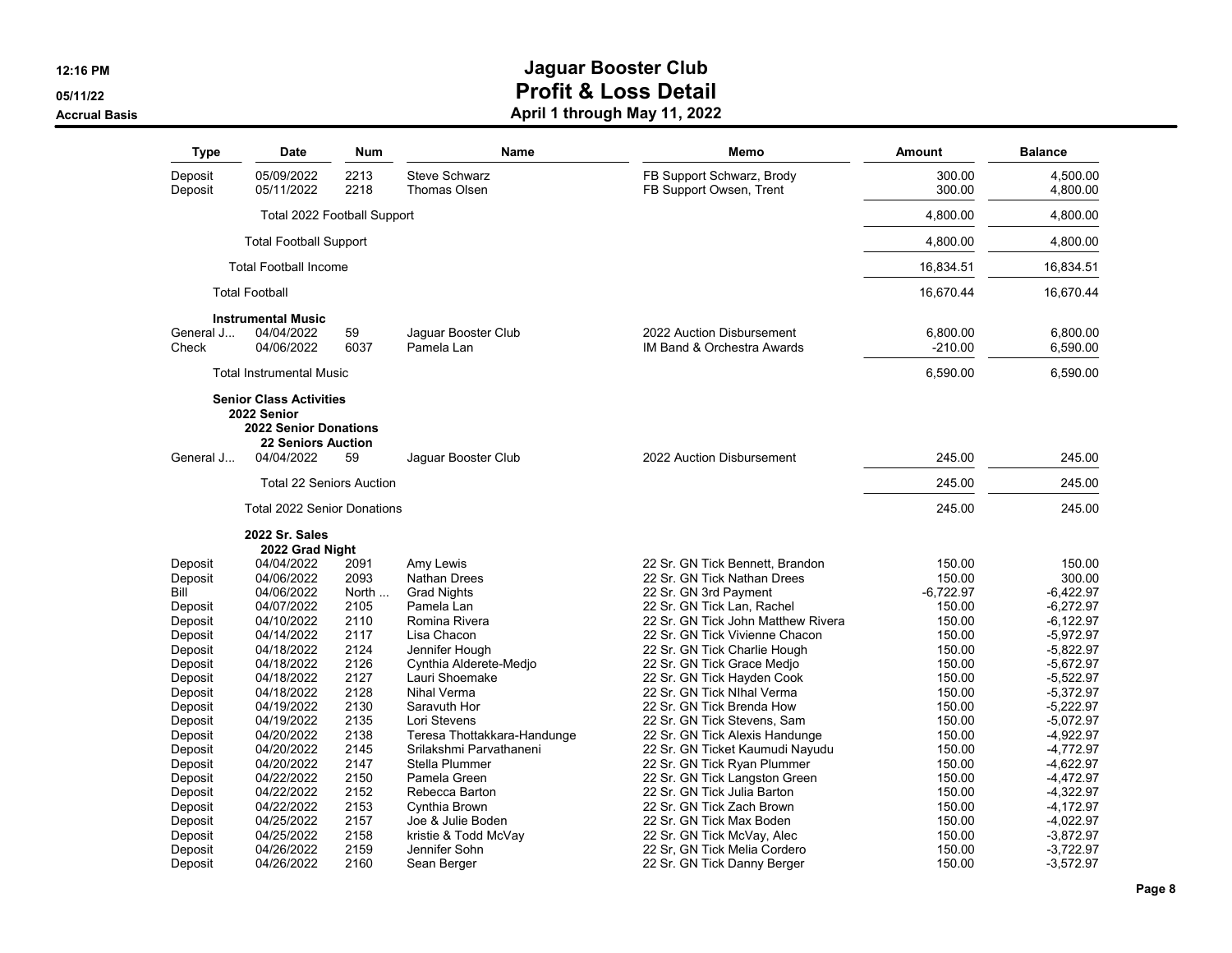**05/11/22**

**Accrual Basis**

| <b>Type</b> | <b>Date</b>                          | Num   | <b>Name</b>              | Memo                              | Amount      | <b>Balance</b> |
|-------------|--------------------------------------|-------|--------------------------|-----------------------------------|-------------|----------------|
| Deposit     | 04/26/2022                           | 2161  | Candace McCain           | 22 Sr. GN Tick Amanda McCain      | 150.00      | $-3,422.97$    |
| Deposit     | 04/28/2022                           | 2173  | Amber Manning            | 22 Sr GN Tick Manning, Gavin      | 150.00      | $-3,272.97$    |
| Bill        | 04/28/2022                           | 41722 | <b>Grad Nights</b>       | <b>GN Final Payment</b>           | $-6,722.97$ | $-9,995.94$    |
| Deposit     | 05/01/2022                           | 2182  | Suzette Hart             | 22 Sr. GN Tick Hart, Ian          | 150.00      | $-9.845.94$    |
| Deposit     | 05/01/2022                           | 2185  | Sukhvinder Uppal         | 22 Sr. GN Tick Kirjan Kaur Uppal  | 150.00      | $-9,695.94$    |
| Deposit     | 05/01/2022                           | 2186  | Joelle Nokes             | 22 Sr. GN Tick Skylar Nokes       | 150.00      | $-9,545.94$    |
| Deposit     | 05/01/2022                           | 2187  | Daniel & Julie Kerr      | 22 Sr. GN Tick Kerr, Alexandra    | 150.00      | $-9,395.94$    |
| Deposit     | 05/01/2022                           | 2188  | Daniel & Julie Kerr      | 22 Sr. GN Tick Kerr, Sophia       | 150.00      | $-9.245.94$    |
| Deposit     | 05/01/2022                           | 2189  | <b>William Cortinas</b>  | 22 Sr. GN Tick Jace Cortinas      | 150.00      | $-9,095.94$    |
| Deposit     | 05/02/2022                           | 2190  | Joseph Djorgee           | 22 Sr. GN Tick Khi Djorgee        | 150.00      | $-8,945.94$    |
| Deposit     | 05/02/2022                           | 2191  | Patrick Young            | 22 Sr. GN Tick Young, Emily       | 150.00      | $-8,795.94$    |
| Deposit     | 05/03/2022                           | 2192  | Melina & Ron Handley     | 22 Sr. GN Tick Brock Handley      | 150.00      | $-8,645.94$    |
| Deposit     | 05/04/2022                           | 2194  | Bob & Julie Archer       | 22 Sr. GN Tick Archer, Megan      | 150.00      | $-8,495.94$    |
| Deposit     | 05/04/2022                           | 2195  | Cory Parris              | 22 Sr. GN Tlck Parris, Riley      | 150.00      | $-8.345.94$    |
| Deposit     | 05/05/2022                           | 2198  | Gini Scott               | 22 Sr. GN Tick Jackson Scott      | 150.00      | $-8,195.94$    |
| Deposit     | 05/06/2022                           | 2199  | Deborah Garrard          | 22 Sr. GN Tick Kaymon Dingwall    | 150.00      | $-8,045.94$    |
| Deposit     | 05/06/2022                           | 2205  | Kevin Myrup              | 22 Sr. GN Tick Jacob Myrup        | 150.00      | $-7,895.94$    |
| Deposit     | 05/09/2022                           | 2208  | Mircea Calin & Dana Popa | 22 Sr. GN Tick Popa, Luca         | 150.00      | $-7,745.94$    |
| Deposit     | 05/09/2022                           | 2209  | <b>Lily Miller</b>       | 22 Sr. GN Tick Miller, Lily       | 150.00      | $-7,595.94$    |
| Deposit     | 05/09/2022                           | 2211  | Deborah Lamprey          | 22 Sr. GN Tick Lamprey, Fiona     | 150.00      | $-7,445.94$    |
|             | Total 2022 Grad Night                |       |                          |                                   | $-7.445.94$ | $-7,445.94$    |
|             | 2022 Senior Flock                    |       |                          |                                   |             |                |
| Deposit     | 04/06/2022                           | 2095  | Yvonne Sylvan            | 22 Sr. Flock Alex Sylvan          | 50.00       | 50.00          |
| Deposit     | 04/19/2022                           | 2129  | Holli Bishop             | 22 Sr. Flock Ashley Bishop        | 50.00       | 100.00         |
| Deposit     | 04/28/2022                           | 2168  | Deborah Garrard          | 22 Sr. Flock Kaymon Dingwall      | 50.00       | 150.00         |
| Deposit     | 05/01/2022                           | 2184  | Tina Teeias James        | 22 Sr. Flock Charlee James Teejas | 50.00       | 200.00         |
| Deposit     | 05/09/2022                           | 2207  | Ronda Moren              | 22 Sr. Flock Cole Moren           | 50.00       | 250.00         |
| Deposit     | 05/11/2022                           | 2216  | Julie Kerr-Reimburse     | 22 Sr. Flock Kerr, Alexandra      | 50.00       | 300.00         |
| Deposit     | 05/11/2022                           | 2217  | Julie Kerr-Reimburse     | 22 Sr. Flock Kerr, Sophia         | 50.00       | 350.00         |
|             | Total 2022 Senior Flock              |       |                          |                                   | 350.00      | 350.00         |
|             | 2022 Sr. Stickers Online             |       |                          |                                   |             |                |
| Deposit     | 04/22/2022                           | 2155  | Ravindra & Loonam Wayse  | 22 Sr. Sticker Wayse              | 5.00        | 5.00           |
| Deposit     | 05/01/2022                           | 2184  | Tina Teeias James        | 22 Sr. Decal-5                    | 17.50       | 22.50          |
|             | Total 2022 Sr. Stickers Online       |       |                          |                                   | 22.50       | 22.50          |
|             | Total 2022 Sr. Sales                 |       |                          |                                   | $-7,073.44$ | $-7,073.44$    |
|             | Total 2022 Senior                    |       |                          |                                   | $-6,828.44$ | $-6,828.44$    |
|             | <b>Total Senior Class Activities</b> |       |                          |                                   | $-6,828.44$ | $-6,828.44$    |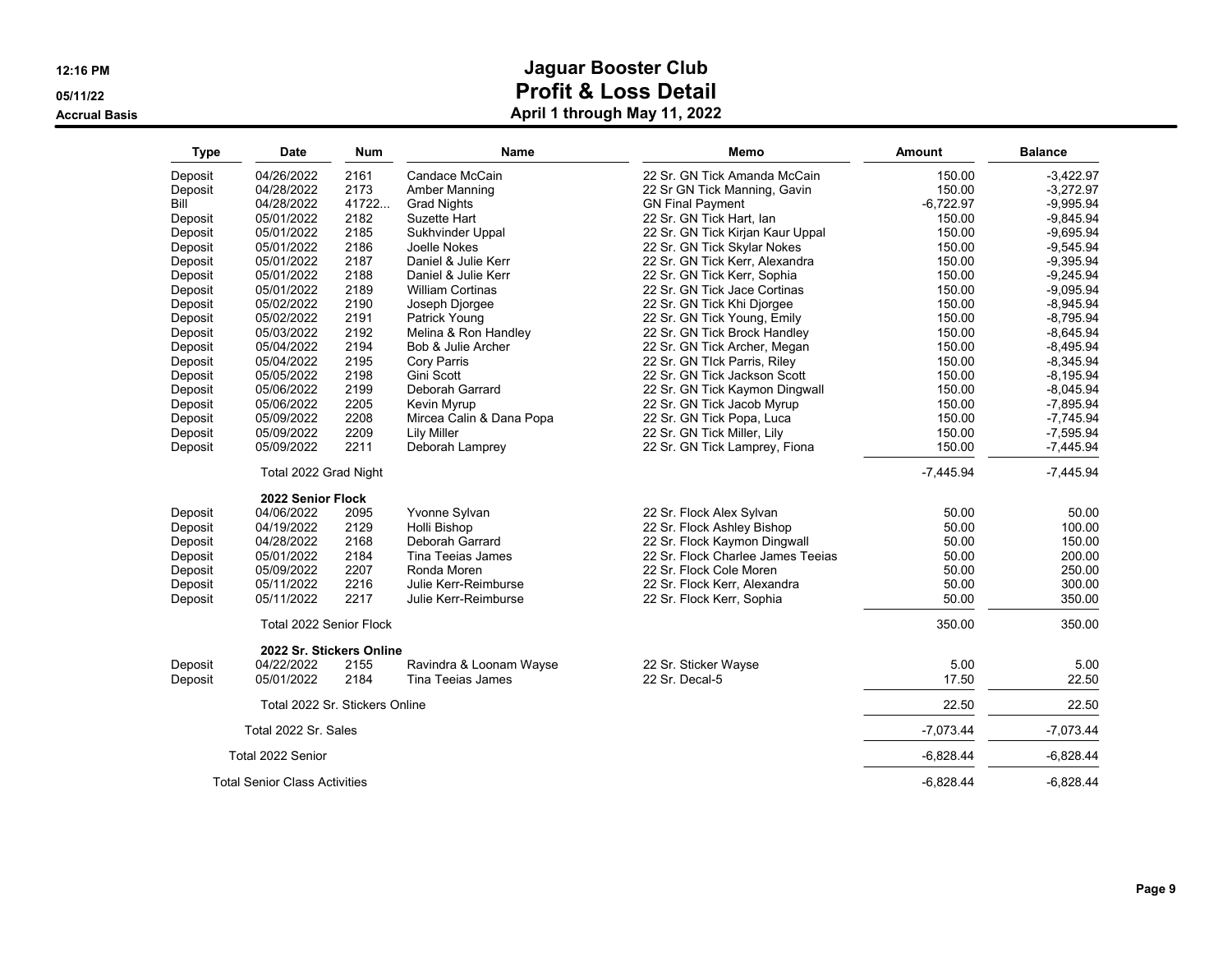**05/11/22**

**Accrual Basis**

| <b>Type</b> | <b>Date</b>                        | Num   | Name                          | Memo                                 | Amount      | <b>Balance</b> |
|-------------|------------------------------------|-------|-------------------------------|--------------------------------------|-------------|----------------|
|             | <b>Soccer Boy's</b>                |       |                               |                                      |             |                |
|             | <b>BSOC Team Fee</b>               |       |                               |                                      |             |                |
|             | 2022 BSOC Team Fee                 |       |                               |                                      |             |                |
| Deposit     | 04/18/2022                         | 2120  | Srujana Karlapalem            | <b>BSOC Team Fee Amogh Babu</b>      | 45.00       | 45.00          |
| Deposit     | 04/18/2022                         | 2123  | Kimberlyn Woodard             | <b>BSCO Team Fee Matthew Woodard</b> | 45.00       | 90.00          |
| Deposit     | 04/20/2022                         | 2139  | Young Kim                     | <b>BSOC Team Fee JJ Kim</b>          | 45.00       | 135.00         |
| Deposit     | 04/20/2022                         | 2140  | Jamal Omar                    | <b>BSOC Team Fee Jamal Omar</b>      | 45.00       | 180.00         |
| Deposit     | 04/20/2022                         | 2144  | Kanchan Das                   | <b>BSOC Team Fee</b>                 | 45.00       | 225.00         |
| Deposit     | 04/22/2022                         | 2156  | Seojin Yim                    | <b>BSOC Team Fee Sean Kim</b>        | 45.00       | 270.00         |
| Deposit     | 04/27/2022                         | 2162  | Jungeun Oh                    | <b>BSOC Team Fee Joshua Yi</b>       | 45.00       | 315.00         |
| Deposit     | 04/27/2022                         | 2163  | Rubens Andre Munhoz Soares    | <b>BSOC Team Fee Munhoz Soares</b>   | 45.00       | 360.00         |
| Deposit     | 04/27/2022                         | 2164  | Biju Kizhakkedath             | <b>BSOC Team FeeBarath Biju</b>      | 45.00       | 405.00         |
| Deposit     | 04/27/2022                         | 2165  | Anand Dayalan                 | <b>BSOC Team Fee Vishwa Anand</b>    | 45.00       | 450.00         |
| Deposit     | 04/27/2022                         | 2167  | Samer Agie                    | BSOC Team Fee Agie, George           | 45.00       | 495.00         |
| Deposit     | 04/28/2022                         | 2169  | Lishar Thazhath Peedikayil    | <b>BSOC Team Fee</b>                 | 45.00       | 540.00         |
|             | Total 2022 BSOC Team Fee           |       | 540.00                        | 540.00                               |             |                |
|             | <b>Total BSOC Team Fee</b>         |       |                               |                                      | 540.00      | 540.00         |
|             | Soccer Boy's - Other               |       |                               |                                      |             |                |
| General J   | 04/04/2022                         | 59    | Jaquar Booster Club           | 2022 Auction Disbursement            | 1.070.00    | 1.070.00       |
| Bill        | 04/25/2022                         | 04252 | Yvonne Sylvan                 | <b>BSOC Sr. Nt Gifts</b>             | $-302.93$   | 767.07         |
| Bill        | 04/25/2022                         | 04252 | <b>Heather Cotton</b>         | <b>BSOC Var. Jackets</b>             | $-1,437.03$ | $-669.96$      |
| Bill        | 04/25/2022                         | 04252 | <b>Heather Cotton</b>         | BSOC Team Party-World Cup quali      | $-180.39$   | $-850.35$      |
| Bill        | 04/25/2022                         | C0010 | Jennifer Hough                | <b>BSOC Sr. Banners</b>              | $-168.00$   | $-1,018.35$    |
| Deposit     | 05/02/2022                         |       | <b>Benevity Fund</b>          | BSOC Corp Match Fontyn, Traci        | 97.10       | $-921.25$      |
|             | Total Soccer Boy's - Other         |       |                               |                                      | $-921.25$   | $-921.25$      |
|             | <b>Total Soccer Boy's</b>          |       |                               |                                      | $-381.25$   | $-381.25$      |
| General J   | <b>Soccer Girl's</b><br>04/04/2022 | 59    | Jaguar Booster Club           | 2022 Auction Disbursement            | 380.00      | 380.00         |
|             |                                    |       |                               |                                      |             |                |
|             | <b>Total Soccer Girl's</b>         |       |                               |                                      | 380.00      | 380.00         |
| Softball    |                                    |       |                               |                                      |             |                |
| General J   | 04/04/2022                         | 59    | Jaguar Booster Club           | 2022 Auction Disbursement            | 1,405.00    | 1,405.00       |
| Check       | 04/20/2022                         | 6040  | <b>Chris Pinder-Reimburse</b> | SFBL Team Dinner 4/15/22 Away        | -407.87     | 997.13         |
|             | <b>Total Softball</b>              |       |                               |                                      | 997.13      | 997.13         |
| General J   | Swimming-Boy's<br>04/04/2022       | 59    | Jaguar Booster Club           | 2022 Auction Disbursement            | 535.00      | 535.00         |
|             |                                    |       |                               |                                      |             |                |
|             | <b>Total Swimming-Boy's</b>        |       |                               |                                      | 535.00      | 535.00         |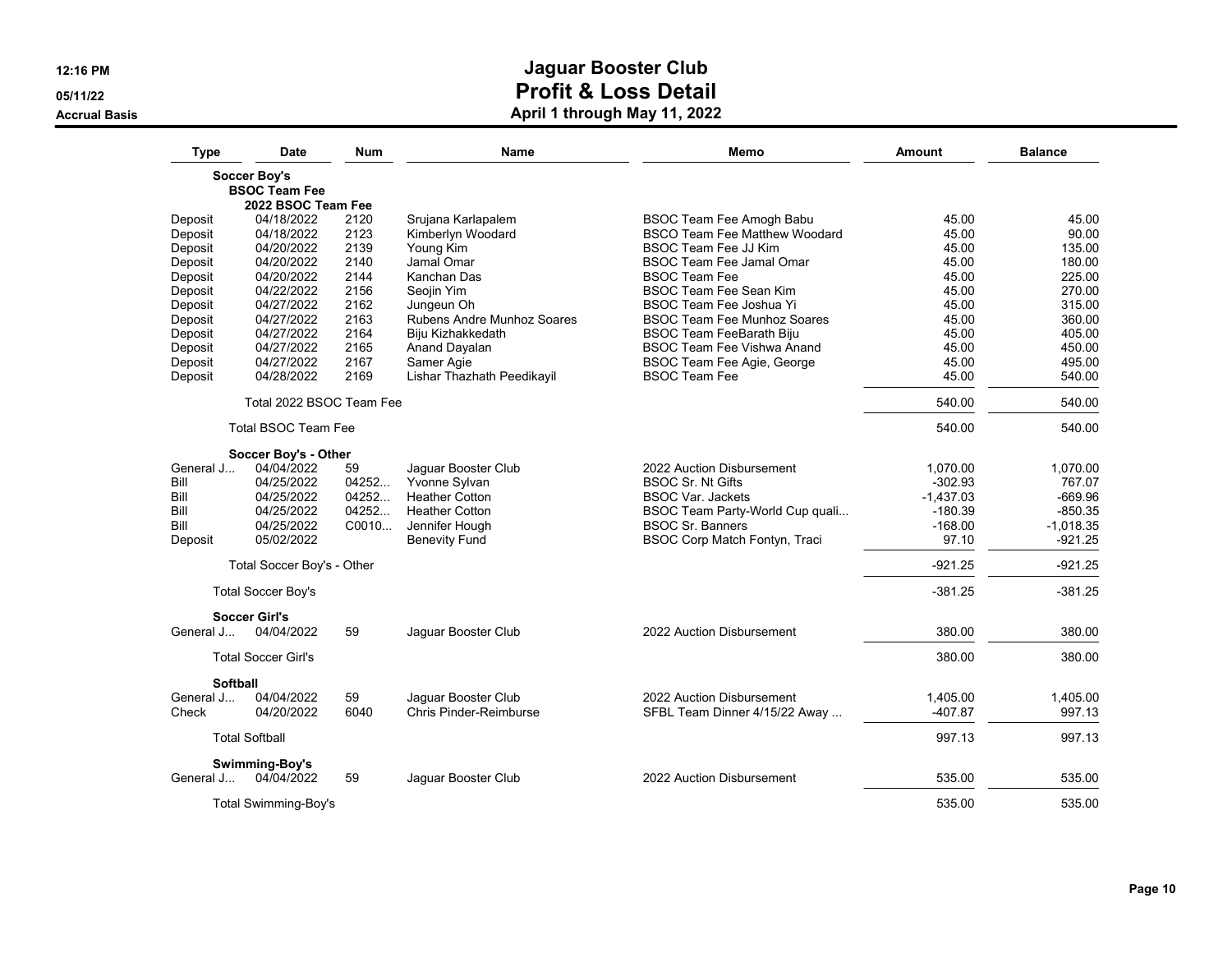**05/11/22**

**Accrual Basis**

| Type           | <b>Date</b>                  | Num            | <b>Name</b>               | Memo                                   | <b>Amount</b>         | <b>Balance</b>         |
|----------------|------------------------------|----------------|---------------------------|----------------------------------------|-----------------------|------------------------|
|                | <b>Swimming-Girls</b>        |                |                           |                                        |                       |                        |
| General J      | 04/04/2022                   | 59             | Jaquar Booster Club       | 2022 Auction Disbursement              | 190.00                | 190.00                 |
|                |                              |                |                           |                                        |                       |                        |
|                | <b>Total Swimming-Girls</b>  |                |                           |                                        | 190.00                | 190.00                 |
|                | <b>Tennis-Girl's</b>         |                |                           |                                        |                       |                        |
| General J      | 04/04/2022                   | 59             | Jaquar Booster Club       | 2022 Auction Disbursement              | 1,000.00              | 1.000.00               |
|                |                              |                |                           |                                        |                       |                        |
|                | <b>Total Tennis-Girl's</b>   |                |                           |                                        | 1,000.00              | 1,000.00               |
|                | <b>Theater Company</b>       |                |                           |                                        |                       |                        |
| General J      | 04/04/2022                   | 59             | Jaguar Booster Club       | 2022 Auction Disbursement              | 955.00                | 955.00                 |
|                |                              |                |                           |                                        |                       |                        |
|                | <b>Total Theater Company</b> |                |                           |                                        | 955.00                | 955.00                 |
|                | <b>Track &amp; Field</b>     |                |                           |                                        |                       |                        |
|                | <b>TNF Expenses</b>          |                |                           |                                        |                       |                        |
|                | <b>TNF Equipment</b>         |                |                           |                                        |                       |                        |
| Check<br>Check | 04/05/2022<br>04/21/2022     | Debit<br>Debit | Walmart<br>Costco         | <b>TNF Equipment</b>                   | $-129.47$<br>$-86.31$ | $-129.47$<br>$-215.78$ |
|                |                              |                |                           | TNF Massage Gun                        |                       |                        |
|                | <b>Total TNF Equipment</b>   |                |                           |                                        | -215.78               | $-215.78$              |
|                | <b>TNF Travel Expenses</b>   |                |                           |                                        |                       |                        |
| Deposit        | 04/06/2022                   | 2094           | Pamela Green              | TNF OR Fees Green, Langston            | 125.00                | 125.00                 |
| Deposit        | 04/07/2022                   | 2096           | Holly Liu                 | TNF OR Fee Quach, Leanne               | 125.00                | 250.00                 |
| Deposit        | 04/07/2022                   | 2097           | Leslie Frank              | TNF OR Fee Hofstead, Davin             | 125.00                | 375.00                 |
| Deposit        | 04/07/2022                   | 2101           | Scott Simicich            | TNF OR Fee Simicich, Lauren            | 125.00                | 500.00                 |
| Deposit        | 04/07/2022                   | 2102           | Tracy & Michael Naldrett  | TNF OR Fee Naldrett, Luc               | 125.00                | 625.00                 |
| Deposit        | 04/07/2022                   | 2103           | Gary Keller               | <b>TNF OR Fee Gavin Watkins-Keeler</b> | 125.00                | 750.00                 |
| Deposit        | 04/07/2022                   | 2104           | Gary Keller               | <b>TNF OR Donation Keller</b>          | 50.00                 | 800.00                 |
| Deposit        | 04/07/2022                   | 2106           | Eric Christensen          | TNF OR Fee Nadia Christensen           | 125.00                | 925.00                 |
| Deposit        | 04/07/2022                   | 2107           | Isaac Jacobsen            | TNF OR Fee Kayla Jacobsen              | 125.00                | 1,050.00               |
| Deposit        | 04/10/2022                   | 2109           | Deborah Garrard           | TNF OR Fee Kaymon Dingwall             | 125.00                | 1.175.00               |
| Deposit        | 04/10/2022                   | 2111           | <b>Christiann Alcasid</b> | TNF OR Fee CJ Alcasid                  | 125.00                | 1,300.00               |
| Deposit        | 04/12/2022                   | 2112           | Seungjin Haam             | TNF OR Fee Andrew Haam                 | 125.00                | 1,425.00               |
| Deposit        | 04/12/2022                   | 2113           | Seungjin Haam             | TNF OR Fee DonationAndrew Haam         | 125.00                | 1,550.00               |
| Deposit        | 04/12/2022                   | 2114           | Alicia Goff               | TNF OR Fee Andrew Goff                 | 125.00                | 1,675.00               |
| Deposit        | 04/12/2022                   | 2115           | Alicia Goff               | TNF OR Fee Royce Fleischacker          | 125.00                | 1.800.00               |
| Deposit        | 04/14/2022                   | 2116           | Rachel Cunningham         | ORegon Athlete Sponsorship             | 400.00                | 2,200.00               |
| Deposit        | 04/14/2022                   | 2118           | Malinda Fleischacker      | TNF OR Fee Royce Fleischacker          | 125.00                | 2,325.00               |
| Deposit        | 04/14/2022                   | 2119           | Quynh Vu le               | TNF OR Fee Danah Le                    | 125.00                | 2,450.00               |
| Check          | 04/15/2022                   | Debit          | Oregon Relays             | <b>TNF OR Relays Entry</b>             | $-395.00$             | 2,055.00               |
| Deposit        | 04/18/2022                   | 2121           | Chanmony Boun             | TNF OR Fee Brady Boun                  | 125.00                | 2,180.00               |
| Deposit        | 04/18/2022                   | 2122           | Amy Surace                | TNF OR Fee Hailey Surace               | 125.00                | 2,305.00               |
| Deposit        | 04/18/2022                   | 2125           | William Warburton         | TNF OR Fee Mikaela Warburton           | 125.00                | 2,430.00               |
| Deposit        | 04/19/2022                   | 2131           | Rikki Stride              | <b>TNF OR Fee Rikki Stride</b>         | 125.00                | 2,555.00               |
| Deposit        | 04/19/2022                   | 2131           | Rikki Stride              | TNF OR Donation Rikki Stride           | 125.00                | 2,680.00               |
| Deposit        | 04/19/2022                   | 2137           | Chaithanya Kesineni       | TNF OR Fee                             | 125.00                | 2,805.00               |
| Check          | 04/19/2022                   | Debit          | Stellaria                 | <b>TNF OR Room Rental</b>              | $-142.00$             | 2,663.00               |
| Check          | 04/19/2022                   | Debit          | Stellaria                 | <b>TNF OR Room Rental</b>              | $-110.00$             | 2,553.00               |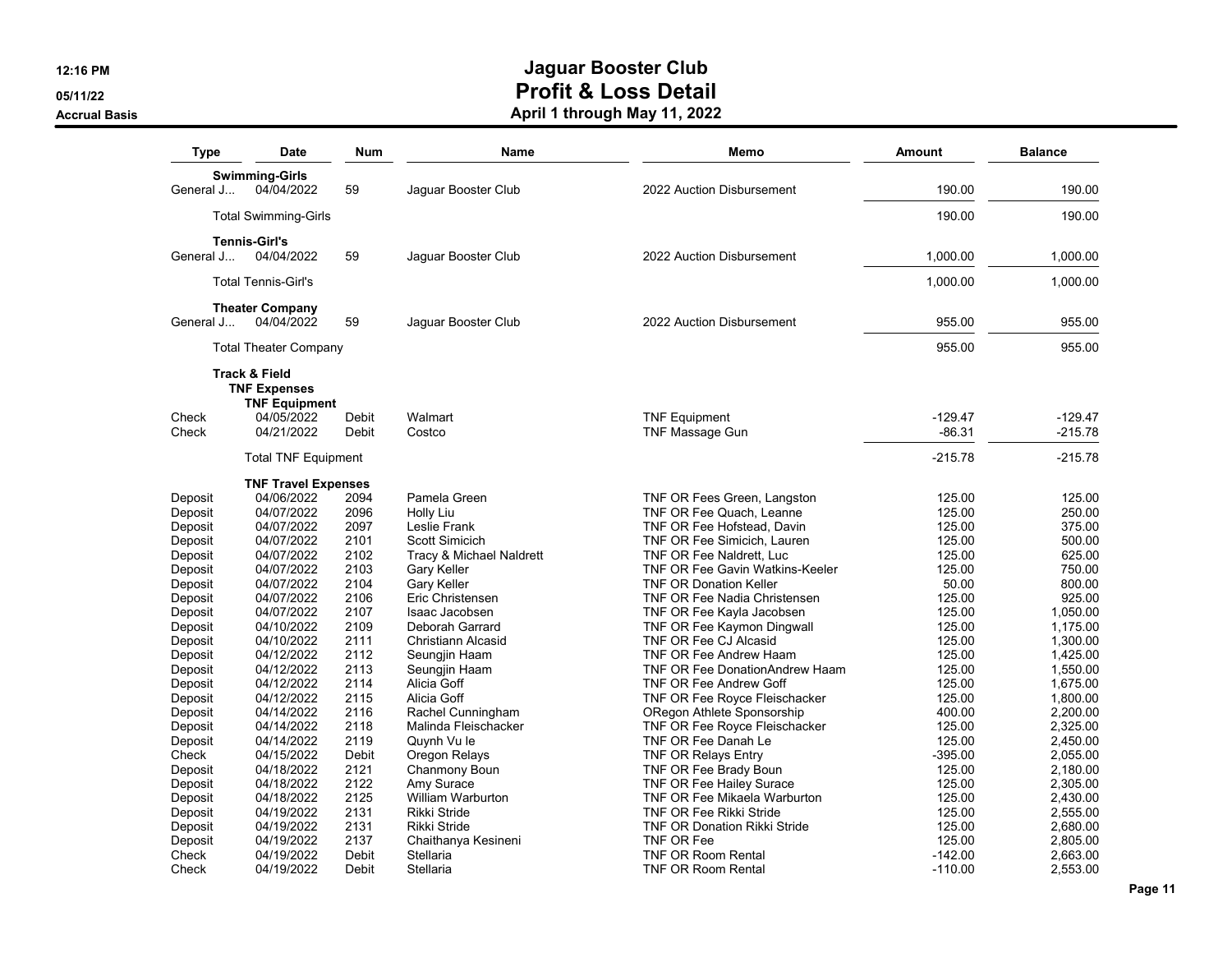**05/11/22**

**Accrual Basis**

| <b>Type</b> | <b>Date</b>                                          | <b>Num</b> | Name                     | Memo                                 | <b>Amount</b> | <b>Balance</b> |
|-------------|------------------------------------------------------|------------|--------------------------|--------------------------------------|---------------|----------------|
| Deposit     | 04/20/2022                                           | 2142       | Romina Rivera            | TNF OR Sponsor an athlete Rivera     | 275.00        | 2.828.00       |
| Deposit     | 04/20/2022                                           | 2143       | Romina Rivera            | TNF OR Fee John Matthew Rivera       | 125.00        | 2.953.00       |
| Deposit     | 04/20/2022                                           | 2146       | Joe & Julie Boden        | TNF OR Fee Teddy Boden               | 125.00        | 3,078.00       |
| Check       | 04/20/2022                                           | Debit      | <b>Oregon Athletics</b>  | <b>TNF OR Relays Coaches Passes</b>  | $-90.00$      | 2.988.00       |
| Deposit     | 04/20/2022                                           | 2149       | Robyn Filimaua           | <b>TNF OR Relays Filimaua</b>        | 150.00        | 3,138.00       |
| Check       | 04/20/2022                                           | Debit      | Costco                   | TNF OR Food & Drinks                 | $-359.05$     | 2,778.95       |
| Check       | 04/21/2022                                           | Debit      | Costco                   | <b>TNF Sandwiches</b>                | $-79.68$      | 2.699.27       |
| Deposit     | 04/22/2022                                           | 2150.      | Pamela Green             | <b>TNF OR Room Green</b>             | 250.00        | 2,949.27       |
| Deposit     | 04/22/2022                                           |            | Robyn Filimaua           | <b>TNF OR Refund</b>                 | $-150.00$     | 2,799.27       |
| Deposit     | 04/22/2022                                           | 2154       | <b>Christopher Fotos</b> | TNF OR Fee Fotos, Tony               | 125.00        | 2,924.27       |
| Check       | 04/25/2022                                           | Debit      | Safeway                  | TNF OR Ice cream Bar                 | $-65.07$      | 2,859.20       |
| Check       | 04/25/2022                                           | Debit      | Placido Pasta            | TNF OR Dinner Thursday               | $-765.00$     | 2,094.20       |
| Check       | 04/25/2022                                           | Debit      | Placido Pasta            | TNF OR Dinner Thursday               | $-100.01$     | 1,994.19       |
| Check       | 04/27/2022                                           | Debit      | La Quinta                | OR Relays Hotel Room                 | $-149.50$     | 1,844.69       |
| Check       | 04/27/2022                                           | Debit      | La Quinta                | OR Relays Hotel Room                 | $-7,325.50$   | $-5,480.81$    |
| Deposit     | 04/27/2022                                           |            | Alicia Goff              | <b>TNF Alicia Goff Hotel Balance</b> | 174.00        | $-5,306.81$    |
|             | 05/01/2022                                           | 2179       | Rikki Stride             |                                      | 175.00        |                |
| Deposit     |                                                      |            |                          | TNF OR Room Fee Stride, Rikki        |               | $-5,131.81$    |
| Deposit     | 05/01/2022                                           | 2181       | Hillary Mawindi          | TNF OR Room Fee Mawindi, Hillary     | 200.00        | $-4,931.81$    |
| Deposit     | 05/02/2022                                           |            | Alicia Goff              | <b>TNF OR Food Return</b>            | 51.66         | $-4,880.15$    |
| Check       | 05/06/2022                                           | Debit      | Safeway                  | TNF Donuts 11th Hour Track Meet      | $-59.94$      | $-4,940.09$    |
| Deposit     | 05/10/2022                                           | 7490       | Rajinder Banga           | TNF OR Banga                         | 200.00        | $-4,740.09$    |
|             | <b>Total TNF Travel Expenses</b>                     |            |                          |                                      | $-4,740.09$   | $-4,740.09$    |
| Bill        | <b>TNF Year End Exp. Seniors, Bang</b><br>04/11/2022 | 50743      | Isaiah Hwang Design      | <b>TNF Sr. Banners</b>               | $-2,329.74$   | $-2,329.74$    |
|             |                                                      |            |                          |                                      |               |                |
|             | Total TNF Year End Exp. Seniors, Bang                |            |                          |                                      | $-2,329.74$   | $-2,329.74$    |
|             | <b>Total TNF Expenses</b>                            |            |                          |                                      | $-7,285.61$   | $-7,285.61$    |
|             | <b>TNF Income</b>                                    |            |                          |                                      |               |                |
|             | <b>Concessions</b>                                   |            |                          |                                      |               |                |
| Deposit     | 04/22/2022                                           |            | Track & Field            | TNF 4/20/22 Concessions              | 60.00         | 60.00          |
| Deposit     | 04/26/2022                                           |            | Track & Field            | TNF Concessions 60%                  | 73.35         | 133.35         |
| Deposit     | 05/06/2022                                           |            | Track & Field            | TNF Concessions 5/6/22               | 9.60          | 142.95         |
| Deposit     | 05/09/2022                                           |            | Track & Field            | TNF 5.6.22 Concessions               | 35.70         | 178.65         |
| Deposit     | 05/10/2022                                           |            | Track & Field            | TNF 5/6/22 concessions               | 15.90         | 194.55         |
|             | <b>Total Concessions</b>                             |            |                          |                                      | 194.55        | 194.55         |
|             | <b>Ongoing Fundraise</b>                             |            |                          |                                      |               |                |
| General J   | <b>Sunglasses</b><br>04/04/2022                      | 59         | Jaquar Booster Club      | 2022 Auction Disbursement            | 232.00        | 232.00         |
| Deposit     | 04/25/2022                                           |            | Track & Field            | TNF Sunglasses 4.22 LL Day           | 32.00         | 264.00         |
|             | <b>Total Sunglasses</b>                              |            |                          |                                      | 264.00        | 264.00         |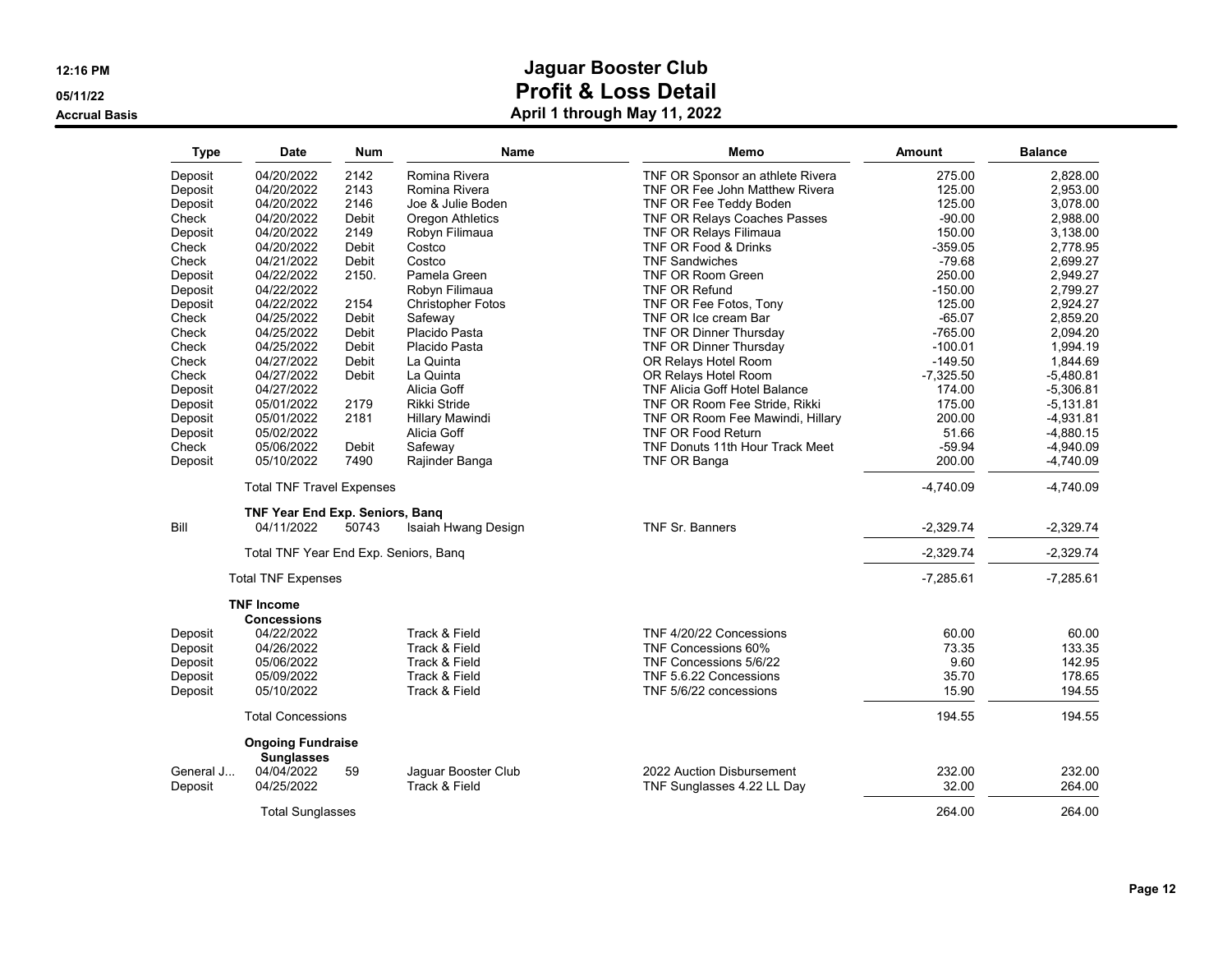**05/11/22**

**Accrual Basis**

| <b>Type</b>            | Date                                             | Num          | Name                                         | Memo                                                              | Amount             | <b>Balance</b>       |
|------------------------|--------------------------------------------------|--------------|----------------------------------------------|-------------------------------------------------------------------|--------------------|----------------------|
| Deposit<br>Deposit     | <b>TNF Apparel</b><br>05/10/2022<br>05/10/2022   | 1027<br>1027 | Kocreators Apparel<br>Track & Field          | <b>TNF Apparel Profits</b><br>TNF Apparel Profits 15% to JBC      | 297.02<br>$-44.55$ | 297.02<br>252.47     |
|                        | <b>Total TNF Apparel</b>                         |              |                                              |                                                                   | 252.47             | 252.47               |
|                        | <b>Total Ongoing Fundraise</b>                   |              |                                              |                                                                   | 516.47             | 516.47               |
| General J<br>General J | <b>TNF Auction</b><br>04/04/2022<br>04/04/2022   | 59<br>59     | Jaguar Booster Club<br>Alicia Goff           | 2022 Auction Disbursement<br>TNF 1/3 50/50 Winner-Alicia Goff     | 1,040.00<br>448.34 | 1,040.00<br>1,488.34 |
|                        | <b>Total TNF Auction</b>                         |              |                                              |                                                                   | 1,488.34           | 1,488.34             |
| Deposit<br>Deposit     | <b>TNF Donations</b><br>04/19/2022<br>05/02/2022 |              | <b>Benevity Fund</b><br><b>Benevity Fund</b> | TNF Vol Corp Don. Morrison, Tony<br>TNF Corp Match Morrison, Jake | 62.50<br>125.00    | 62.50<br>187.50      |
|                        | <b>Total TNF Donations</b>                       |              |                                              |                                                                   | 187.50             | 187.50               |
|                        | <b>Total TNF Income</b>                          |              |                                              |                                                                   | 2,386.86           | 2,386.86             |
|                        | <b>Track &amp; Field-Team Fee</b>                |              |                                              |                                                                   |                    |                      |
|                        | 2022 TNF Team Fee                                |              |                                              |                                                                   |                    |                      |
| Deposit                | 04/06/2022                                       | 2092         | Ray Chen                                     | <b>TNF Team Fee Howard Chen</b>                                   | 100.00             | 100.00               |
| Deposit                | 04/06/2022                                       | 2092         | Ray Chen                                     | TNF Team Fee Howard Chen                                          | 10.00              | 110.00               |
| Deposit                | 04/07/2022                                       | 2098         | Subbarao & Syamala Kalagara                  | TNF Team Fee Sai Kalagara                                         | 100.00             | 210.00               |
| Deposit                | 04/07/2022                                       | 2099         | Subbarao & Syamala Kalagara                  | TNF Team Fee Sai Kalagara Pd T                                    | 100.00             | 310.00               |
| Deposit                | 04/07/2022                                       | 2100         | Jhansi Peddaiahqari                          | TNF Team Fee Samved Mamillapalli                                  | 100.00             | 410.00               |
| Deposit                | 04/07/2022                                       | 2106         | Eric Christensen                             | <b>TNF Team Fee Nadia Christensen</b>                             | 100.00             | 510.00               |
| Deposit                | 04/07/2022                                       | 2108         | Isaac Jacobsen                               | <b>TNF Team Fee</b>                                               | 100.00             | 610.00               |
| Deposit                | 04/10/2022                                       |              | Subbarao & Syamala Kalagara                  | TNF Team Fee Pd twice Kalagara                                    | $-100.00$          | 510.00               |
| Deposit                | 04/19/2022                                       | 2134         | <b>Bridget Callahan</b>                      | TNF Team Fee Bruns, Grayson                                       | 100.00             | 610.00               |
| Deposit                | 04/19/2022                                       | 2136         | Akhila Shabaraya                             | TNF Team Fee Anirudh Kuttuva                                      | 100.00             | 710.00               |
| Deposit                | 04/20/2022                                       | 2148         | Adam Olsen                                   | TNF Team Fee Olsen, Owen                                          | 100.00             | 810.00               |
|                        | Total 2022 TNF Team Fee                          |              |                                              |                                                                   | 810.00             | 810.00               |
|                        | Total Track & Field-Team Fee                     |              |                                              |                                                                   | 810.00             | 810.00               |
|                        | <b>Total Track &amp; Field</b>                   |              |                                              |                                                                   | $-4,088.75$        | $-4,088.75$          |
|                        | <b>Unknow Deposit</b>                            |              |                                              |                                                                   |                    | 3,320.00             |
| Deposit                | 05/02/2022                                       |              | <b>Benevity Fund</b>                         | Johnson Corp Match                                                | 3,320.00           |                      |
| Deposit                | 05/02/2022                                       |              | <b>Benevity Fund</b>                         | DeLong Corp Match                                                 | 4,000.00           | 7,320.00             |
| Deposit                | 05/03/2022                                       |              | United EDI                                   | <b>Unknow Deposit</b>                                             | 1,040.00           | 8,360.00             |
|                        | <b>Total Unknow Deposit</b>                      |              |                                              |                                                                   | 8,360.00           | 8,360.00             |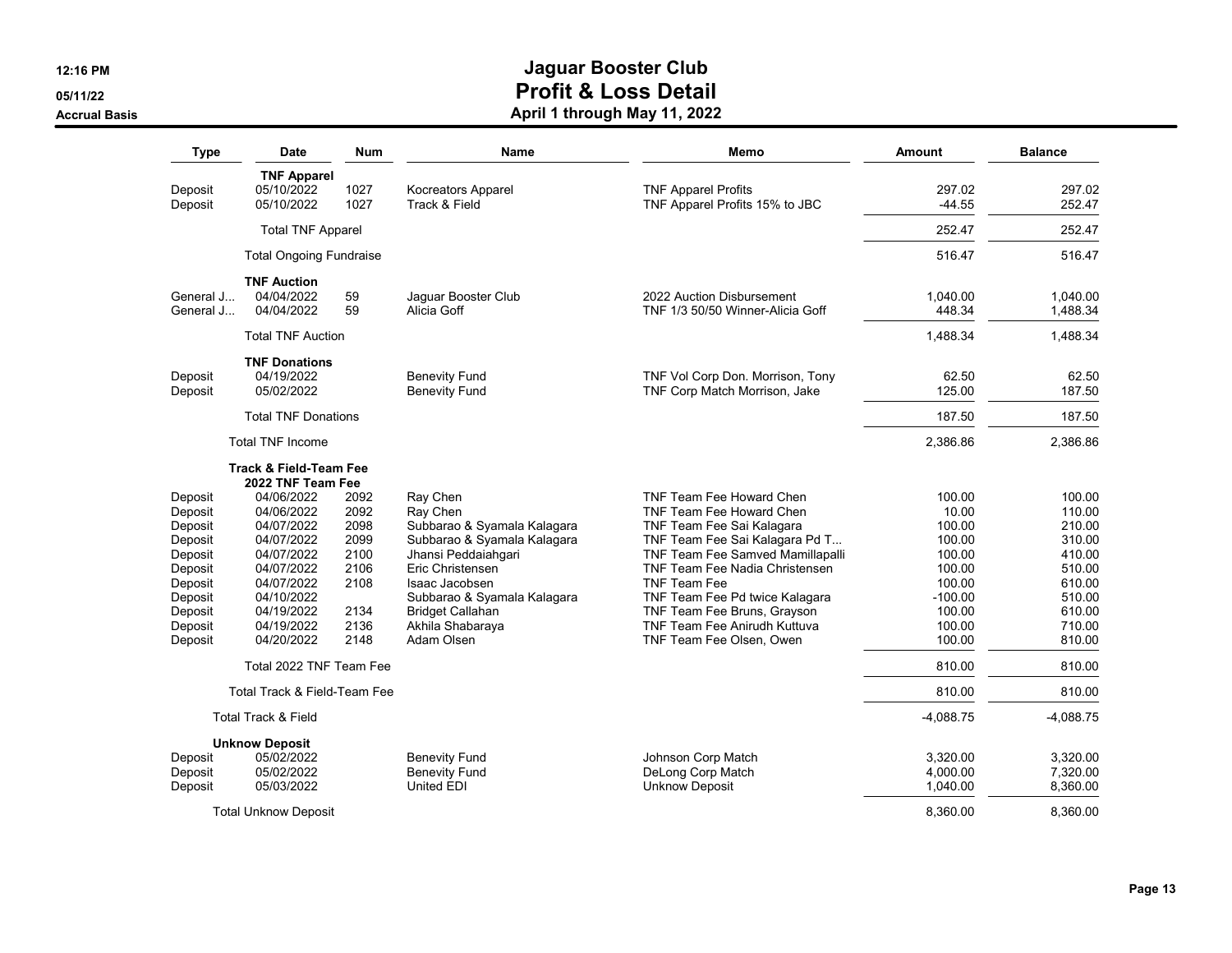**05/11/22**

**Accrual Basis**

| <b>Type</b>         | <b>Date</b>                                             | <b>Num</b>     | <b>Name</b>                                                     | Memo                                                                 | Amount              | <b>Balance</b>  |
|---------------------|---------------------------------------------------------|----------------|-----------------------------------------------------------------|----------------------------------------------------------------------|---------------------|-----------------|
| Volleyball          |                                                         |                |                                                                 |                                                                      |                     |                 |
| General J           | 04/04/2022                                              | 59             | Jaguar Booster Club                                             | 2022 Auction Disbursement                                            | 420.00              | 420.00          |
|                     | <b>Total Volleyball</b>                                 |                |                                                                 |                                                                      | 420.00              | 420.00          |
| Wrestling           | <b>Wrestling Ongoing Fundraiser</b><br>WRST 4 in 1 Camp |                |                                                                 |                                                                      |                     |                 |
| Deposit<br>Deposit  | 05/06/2022<br>05/11/2022                                | 2203<br>2219   | Karen Gunderson<br>Karen Gunderson                              | WRST 4n1 Camp Taliaferro, Cade<br>WRST Camp Cade Taliafero Refund    | 200.00<br>$-200.00$ | 200.00<br>0.00  |
|                     | Total WRST 4 in 1 Camp                                  |                |                                                                 |                                                                      | 0.00                | 0.00            |
|                     | WRST 4 in 1 Duals                                       |                |                                                                 |                                                                      |                     |                 |
| Deposit<br>Deposit  | 05/06/2022<br>05/09/2022                                | 2204           | Karen Gunderson<br>Karen Gunderson                              | WRST 4n1 Duals Taliaferro, Cade<br><b>WRST Dual Refund Talifario</b> | 25.00<br>$-25.00$   | 25.00<br>0.00   |
|                     | Total WRST 4 in 1 Duals                                 |                |                                                                 |                                                                      | 0.00                | 0.00            |
|                     | <b>Total Wrestling Ongoing Fundraiser</b>               |                |                                                                 |                                                                      | 0.00                | 0.00            |
| General J           | <b>Wrestling - Other</b><br>04/04/2022                  | 59             | Jaquar Booster Club                                             | 2022 Auction Disbursement                                            | 3.690.00            | 3.690.00        |
|                     | Total Wrestling - Other                                 |                |                                                                 |                                                                      | 3,690.00            | 3,690.00        |
|                     | <b>Total Wrestling</b>                                  |                |                                                                 |                                                                      | 3,690.00            | 3,690.00        |
|                     | <b>Total Parent Groups Support</b>                      |                |                                                                 |                                                                      | 43,437.12           | 43,437.12       |
| <b>Total Income</b> |                                                         |                |                                                                 |                                                                      | $-8,310.60$         | $-8,310.60$     |
| <b>Gross Profit</b> |                                                         |                |                                                                 |                                                                      | $-8,310.60$         | $-8,310.60$     |
| <b>Expense</b>      | <b>Business Expenses</b><br><b>Booster Membership</b>   |                |                                                                 |                                                                      |                     |                 |
| Check               | 04/11/2022                                              | Debit          | WSBCA-Washington State Booster Cl JBC Membership Fee Renewal    |                                                                      | 95.00               | 95.00           |
|                     | <b>Total Booster Membership</b>                         |                |                                                                 |                                                                      | 95.00               | 95.00           |
|                     | <b>Business Registration Fees</b>                       |                |                                                                 |                                                                      |                     |                 |
| Bill<br>Check       | 04/27/2022<br>05/03/2022                                | 60412<br>50322 | WA Secretary of State<br><b>Gambling Commission License Fee</b> | Nonprofit Corp. Annual Report<br>Gambling License                    | 60.00<br>65.00      | 60.00<br>125.00 |
|                     | <b>Total Business Registration Fees</b>                 |                |                                                                 |                                                                      | 125.00              | 125.00          |
| Check               | <b>Email Service</b><br>04/26/2022                      | Debit          | MailChimp.com                                                   | <b>Email Service</b>                                                 | 25.14               | 25.14           |
|                     | <b>Total Email Service</b>                              |                |                                                                 |                                                                      | 25.14               | 25.14           |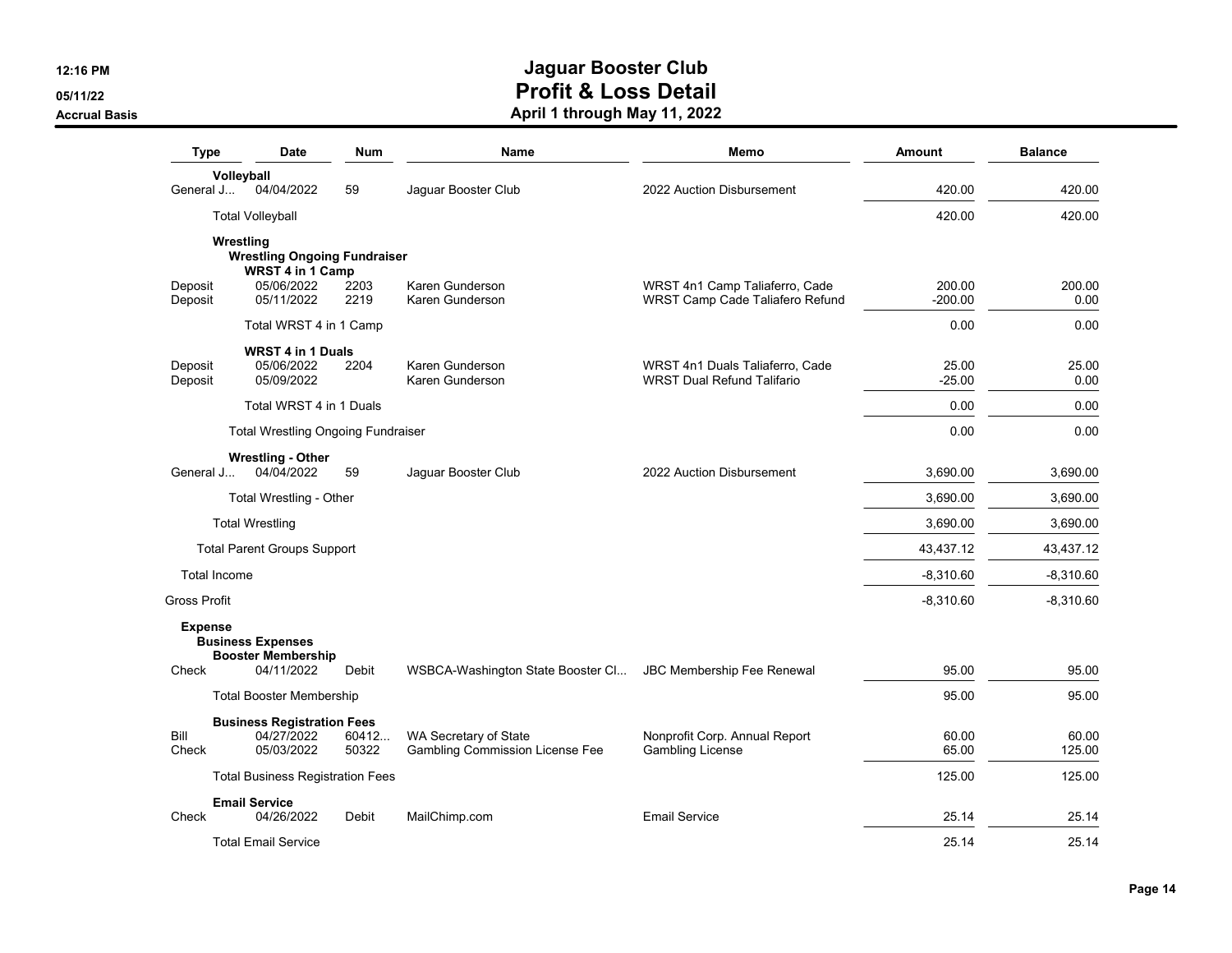**05/11/22**

**Accrual Basis**

| <b>Type</b> | <b>Date</b>                  | <b>Num</b> | <b>Name</b>    | <b>Memo</b> | <b>Amount</b> | <b>Balance</b> |
|-------------|------------------------------|------------|----------------|-------------|---------------|----------------|
|             | <b>Square Fee</b>            |            |                |             |               |                |
| Deposit     | 04/04/2022                   |            | Square         | Square Fee  | $-1.90$       | $-1.90$        |
| Deposit     | 04/06/2022                   |            | Square         | Square Fee  | $-3.22$       | $-5.12$        |
| Deposit     | 04/06/2022                   |            | Square         | Square Fee  | $-1.96$       | $-7.08$        |
| Deposit     | 04/07/2022                   |            | Square         | Square Fee  | $-19.19$      | $-26.27$       |
| Deposit     | 04/10/2022                   |            | Square         | Square Fee  | $-1.53$       | $-27.80$       |
| Deposit     | 04/10/2022                   |            | Square         | Square Fee  | $-2.26$       | $-30.06$       |
| Deposit     | 04/12/2022                   |            | Square         | Square Fee  | $-6.12$       | $-36.18$       |
| Deposit     | 04/14/2022                   |            | Square         | square      | $-5.58$       | $-41.76$       |
| Deposit     | 04/14/2022                   |            | Square         | Square Fee  | $-4.96$       | $-46.72$       |
| Deposit     | 04/18/2022                   |            | Square         | Square Fee  | $-3.42$       | $-50.14$       |
| Deposit     | 04/18/2022                   |            | Square         | Square Fee  | $-9.49$       | $-59.63$       |
| Deposit     | 04/19/2022                   |            | Square         | Square Fee  | $-30.84$      | $-90.47$       |
| Deposit     | 04/20/2022                   |            | Square         | Square Fee  | $-11.26$      | $-101.73$      |
| Deposit     | 04/20/2022                   |            | Square         | Square      | $-3.68$       | $-105.41$      |
| Deposit     | 04/22/2022                   |            | Square         | Square Fee  | $-12.94$      | $-118.35$      |
| Deposit     | 04/25/2022                   |            | Square         | Square Fee  | $-1.90$       | $-120.25$      |
| Deposit     | 04/25/2022                   |            | Square         | Square Fee  | 5.61          | $-114.64$      |
| Deposit     | 04/26/2022                   | 2162       | Square         | Square Fee  | $-5.70$       | $-120.34$      |
| Deposit     | 04/27/2022                   |            | Square         | Square Fee  | $-26.48$      | $-146.82$      |
| Deposit     | 04/28/2022                   |            | Square         | Square Fee  | $-0.79$       | $-147.61$      |
| Deposit     | 04/28/2022                   |            | Square         | Square Fee  | $-1.90$       | $-149.51$      |
| Deposit     | 05/01/2022                   |            | Square         | Square      | $-18.71$      | $-168.22$      |
| Deposit     | 05/01/2022                   |            | Square         | Square Fee  | $-14.73$      | $-182.95$      |
| Deposit     | 05/02/2022                   |            | Square         | Square Fee  | $-3.80$       | $-186.75$      |
| Deposit     | 05/03/2022                   |            | Square         | Square Fee  | $-8.95$       | $-195.70$      |
| Deposit     | 05/04/2022                   |            | Square         | Square Fee  | $-7.91$       | $-203.61$      |
| Deposit     | 05/05/2022                   |            | Square         | Square Fee  | $-1.90$       | $-205.51$      |
| Deposit     | 05/06/2022                   |            | Square         | Square      | $-29.24$      | $-234.75$      |
| Deposit     | 05/09/2022                   |            | Square         | Square Fee  | $-0.12$       | $-234.87$      |
| Deposit     | 05/09/2022                   |            | Square         | Square Fee  | $-25.65$      | $-260.52$      |
| Deposit     | 05/11/2022                   |            | Square         | Square Fee  | $-10.85$      | $-271.37$      |
|             | <b>Total Square Fee</b>      |            |                |             | $-271.37$     | $-271.37$      |
|             | <b>Website Hosting</b>       |            |                |             |               |                |
| Check       | 04/25/2022                   | Debit      | Name-Cheap.com | Web Hosting | 15.16         | 15.16          |
|             | <b>Total Website Hosting</b> |            |                |             | 15.16         | 15.16          |